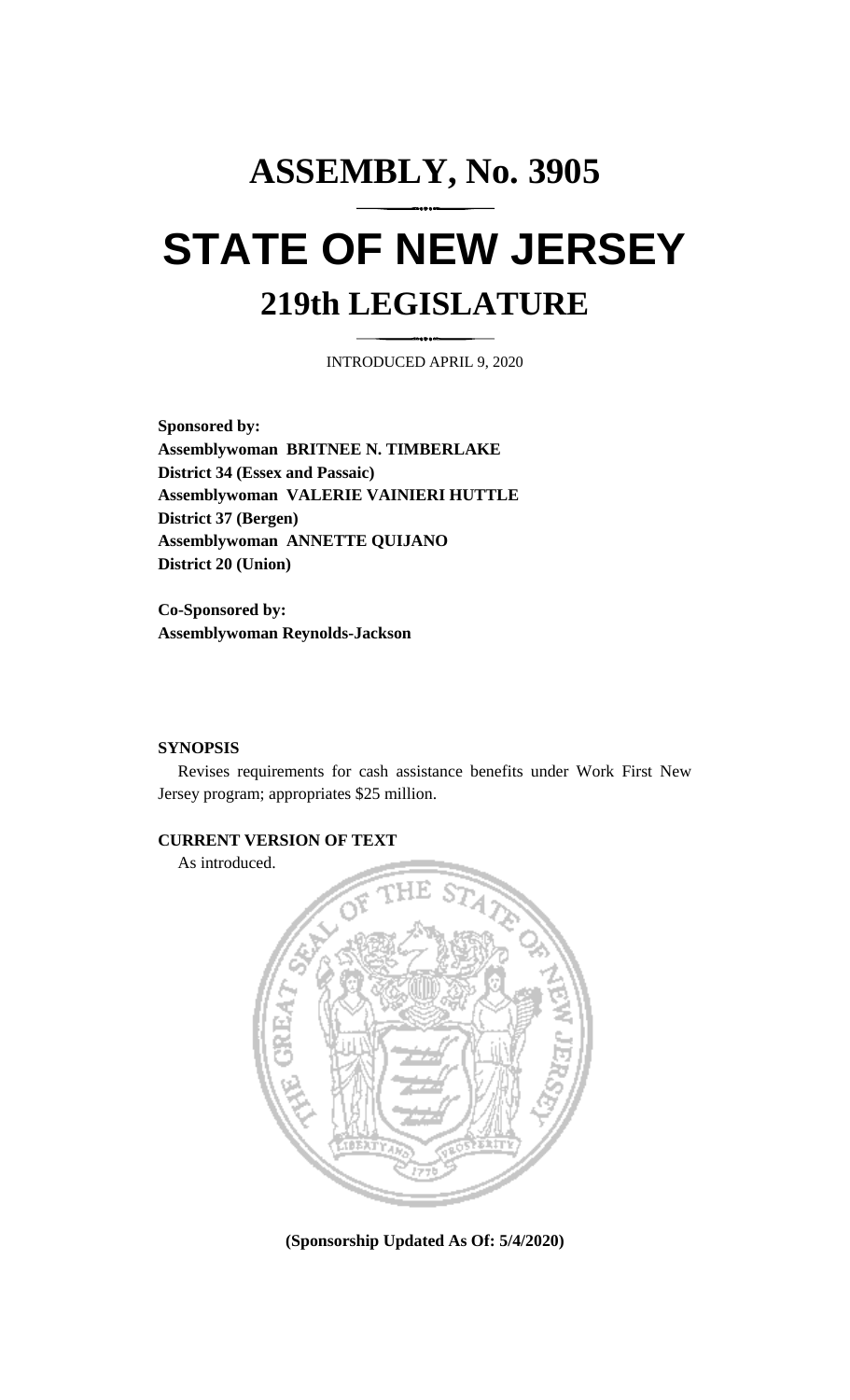**AN ACT** concerning the Work First New Jersey program, revising various parts of the statutory law, supplementing Title 44 of the Revised Statutes, and making an appropriation. **BE IT ENACTED** *by the Senate and General Assembly of the State of New Jersey:* 8 1. Section 8 of P.L.1947, c.156 (C.44:8-114) is amended to read as follows: 8. a. The State shall provide, through each municipality or county, as appropriate, public assistance to the persons eligible therefor, residing therein or otherwise when so provided by law, which assistance shall be fully funded by the State and administered by a local assistance board or the county welfare agency according to law and in accordance with P.L.1947, c.156 (C.44:8-107 et seq.) and with such rules and regulations as may be promulgated by the commissioner. Notwithstanding any other provision of law to the contrary, no person who is otherwise eligible for public assistance under P.L.1947, c.156 (C.44:8-107 et seq.) shall be deemed ineligible 20 for public assistance solely on the basis that the person is enrolled in an institution of higher education. b. An employable person who is receiving public assistance shall be required, except when good cause exists, to comply with the requirements of the Work First New Jersey program pursuant to P.L.1997, c.38 (C.44:10-55 et seq.). c. The commissioner may exempt a person from the provisions of subsection b. of this section for reasons of physical or mental impairment, age, illness or injury, caretaker responsibilities, employment or unsuitability, as determined by the commissioner. Any person who without good cause fails or refuses to comply with the requirements of the Work First New Jersey program, according to rules and regulations adopted by the commissioner, shall be subject to the provisions of section 9 of P.L.1997, c.38 (C.44:10- 63). (cf: P.L.1997, c.37, s.15) 2. Section 1 of P.L.1997, c.13 (C.44:10-34) is amended to read as follows: 1. As used in this act: "Alternative work experience" means unpaid work and training **[**only**]** with a public **[**, private nonprofit**]** or private **[**charitable**]** employer that provides a recipient with the experience necessary to adjust to, and learn how to function in, an employment setting and the opportunity to combine that experience with education and job training. An alternative work experience participant shall not be

**EXPLANATION – Matter enclosed in bold-faced brackets [thus] in the above bill is not enacted and is intended to be omitted in the law.**

**Matter underlined thus is new matter.**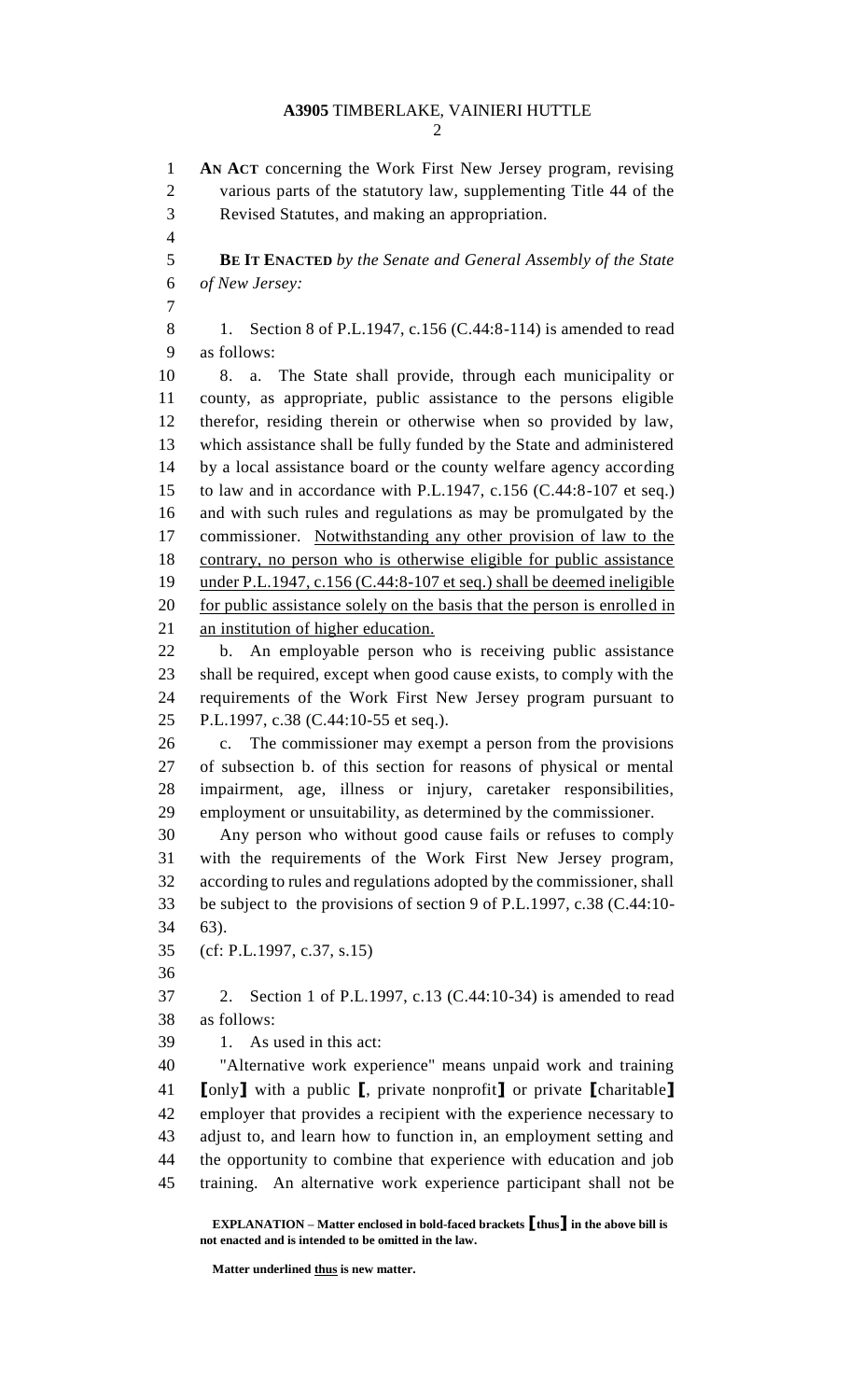assigned to work for a private, for profit employer unless the assignment is for a period of no more than six months and the assignment is likely to lead to full-time employment with the employer. "Assistance unit" means: a single person without dependent children; a couple without dependent children; dependent children only; or a person or couple with one or more dependent children who are legally or blood-related, or who is their legal guardian, and who live together as a household unit. "Benefits" means any assistance provided to needy persons and their dependent children and needy single persons and couples without dependent children under the Work First New Jersey program. "Commissioner" means the Commissioner of Human Services. "Community work experience" means unpaid work and training only with a public, private nonprofit or private charitable employer, provided to a recipient when, and to the extent, that such experience is necessary to enable the recipient to adjust to, and learn how to function in, an employment setting. A community work experience participant shall not be assigned to work for a private, for profit employer. "Dependent child" means a child: a. under the age of 18; b. under the age of 19 and a full-time student in a secondary school or an equivalent level of vocational or technical training **[**, if, before the student attains age 19, the student may reasonably be expected to complete the student's program of secondary school or training**]**; or c. under the age of 21 and enrolled in a special education program, who is living in New Jersey with the child's natural or adoptive parent or legal guardian, or with a relative designated by the commissioner in a place of residence maintained by the relative as the relative's home. "Income" means, but is not limited to, commissions, salaries, self- employed earnings, child support and alimony payments other than child support payments provided to an assistance unit pursuant to subsection c. of section 6 of P.L.1997, c.14 (C.44:10-49), interest and dividend earnings, wages, receipts, unemployment compensation, any legal or equitable interest or entitlement owed that was acquired by a cause of action, suit, claim or counterclaim, insurance benefits, temporary disability claims, estate income, trusts, federal income tax refunds, State income tax refunds, homestead rebates, lottery prizes, casino and racetrack winnings, annuities, retirement benefits, veterans' benefits, union benefits, or other sources that may be defined as income by the commissioner; except that in the event that individual development accounts for recipients are established by regulation of the commissioner, any interest or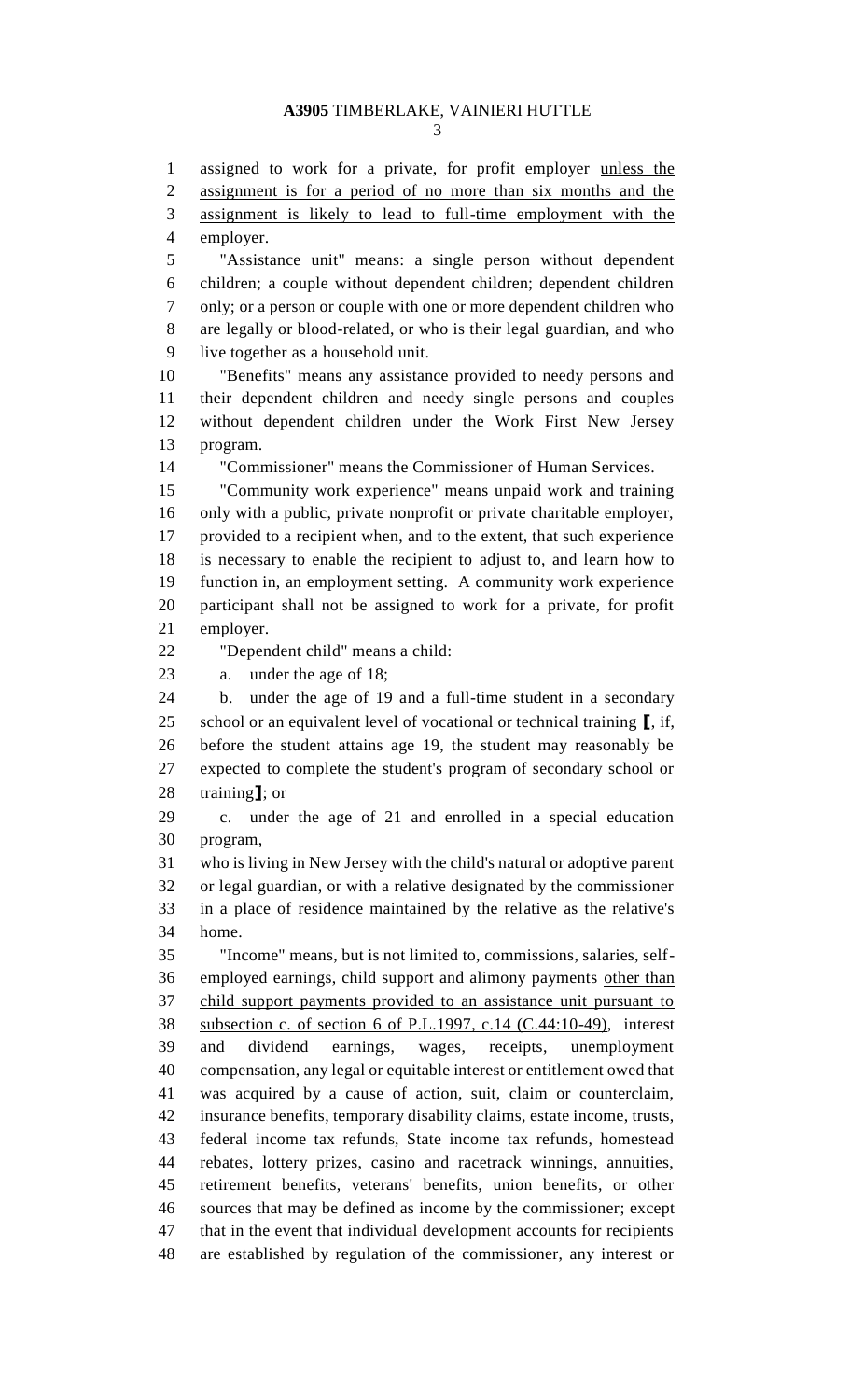dividend earnings from such an account shall not be considered income.

 "Income eligibility standard" means the income eligibility threshold based on assistance unit size established by regulation of the commissioner for benefits provided within the limit of funds appropriated by the Legislature.

 "Legal guardian" means a person who exercises continuing control over the person or property, or both, of a child, including any specific right of control over an aspect of the child's upbringing, pursuant to a court order.

 "Poverty level" means the official poverty level based on family size, established and adjusted under Section 673 (2) of Subtitle B of the "Community Services Block Grant Act," Pub.L.97-35 (42 U.S.C.s. 9902 (2)).

 "Recipient" means a recipient of benefits under the Work First New Jersey program.

 "Services" means any Work First New Jersey benefits that are not provided in the form of cash assistance.

 "Standard of need" means the minimum amount of income and in- kind benefits or services needed by families and single persons living in New Jersey in order to maintain a decent and healthy standard of living, as established by regulation of the commissioner, and shall include necessary items such as housing, utilities, food, work-related transportation, clothing and personal and household essentials.

 "Title IV-A" means the provisions of Title IV-A of the federal Social Security Act governing the program of aid to families with dependent children established pursuant to P.L.1959, c.86 (C.44:10- 1 et seq.) and the State Plan to implement those provisions that were in effect on July 16, 1996, including income methodologies for determining eligibility under those provisions and plan.

 "Title IV-D" means the provisions of Title IV-D of the federal Social Security Act governing paternity establishment and child support enforcement activities and requirements.

 "Work activity" includes, but is not limited to, the following, as defined by regulation of the commissioner: employment; on-the-job training; job search and job readiness assistance; vocational educational training; job skills training related directly to employment; community work experience; alternative work experience; supportive work; community service programs, including the provision of child care as a community service project; in the case of a teenage parent or a recipient under the age of 19 **[**who is expected to graduate or complete their course of study by their 19th birthday**]**, satisfactory attendance at a secondary school or in a course of study leading to a certificate of general equivalence; and education that is necessary for employment in the case of a person who has not received a high school diploma or a certificate of high school equivalency, a course of study leading to a certificate of general equivalence, or post-secondary education, when combined with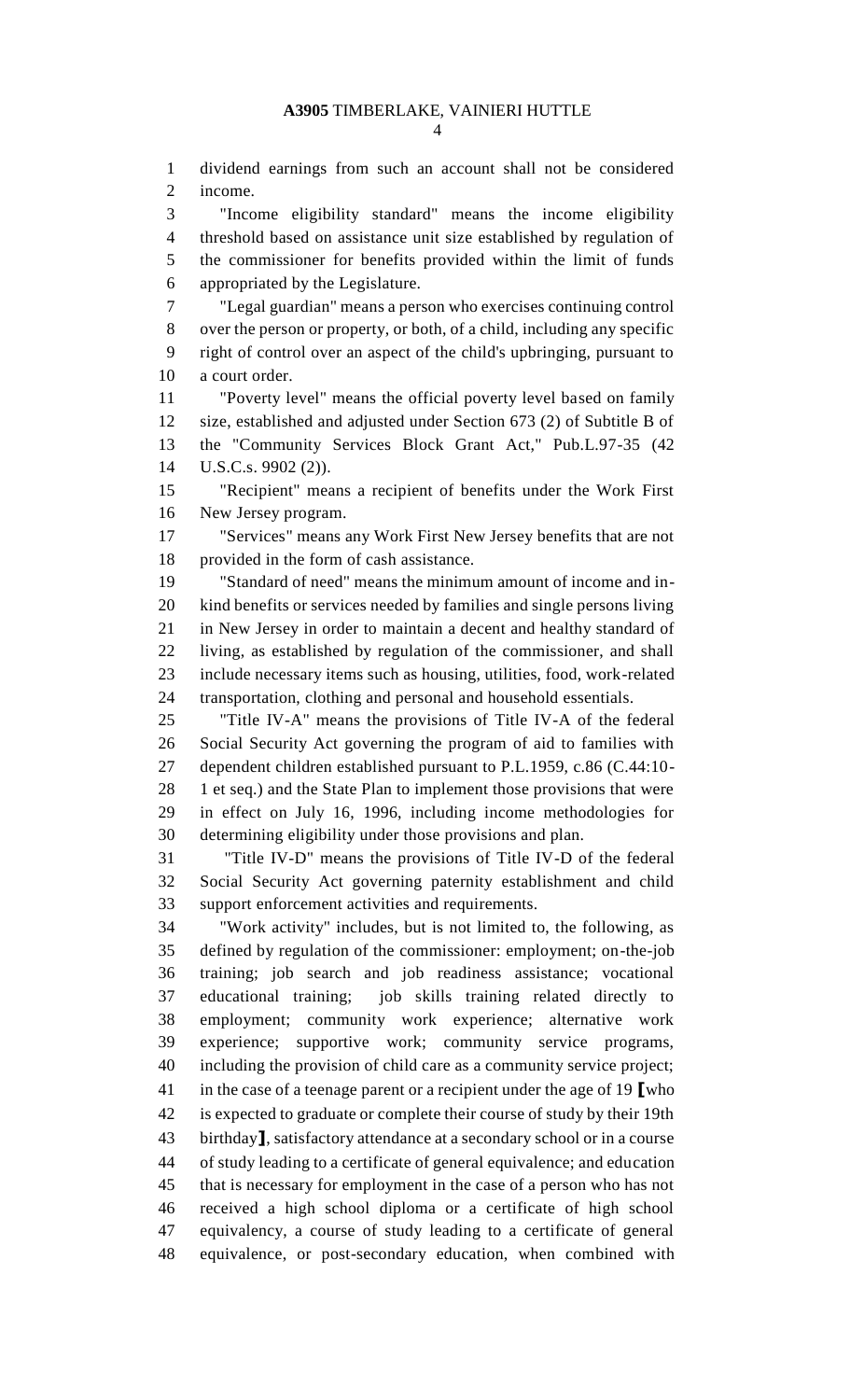community work experience participation or other approved work activities, including employment. "Work First New Jersey program" or "program" means the program established pursuant to P.L.1997, c.38 (C.44:10-55 et seq.). (cf: P.L.1997, c.13, s.1) 3. Section 4 of P.L.1997, c.13 (C.44:10-37) is amended to read as follows: 4. In computing the cash assistance benefit provided to recipients, the following disregards shall be applied to the earned income of each person in the assistance unit: a. In the case of **[**a recipient who is employed an average of 20 13 hours or more a week**]** all recipients who are employed: (1) 100% of the earned income shall be disregarded for the first full **[**month**]** two months of employment in which the earned income would be counted; (2) 75% of the earned income shall be disregarded for six **[**consecutive**]** cumulative months of employment thereafter; and (3) 50% of the earned income shall be disregarded for each **[**continuous**]** month of employment thereafter. b. **[**In the case of a recipient who is employed for an average of less than 20 hours a week: (1) 100% of the earned income shall be disregarded for the first full month in which the earned income would be counted; and (2) 50% of the earned income shall be disregarded for each continuous month of employment thereafter.**]** (deleted by 27 amendment, P.L., c. (pending before the Legislature as this bill) c. **[**If an employable recipient has a documented disability, as defined by the commissioner by regulation, that limits the person from accepting more than 20 hours of employment per week, the commissioner may waive the 20 hours or more requirement in subsection a. of this section and provide that the recipient shall be entitled to the 75% earned income disregard for six consecutive months of employment, and the 50% earned income disregard for each continuous month of employment thereafter.**]** (deleted by amendment, P.L. , c. ) (pending before the Legislature as this bill) (cf: P.L.2007, c.97, s.1) 4. Section 5 of P.L.1997, c.13 (C.44:10-38) is amended to read as follows: 5. a. The program shall provide supportive services to a recipient **[**as a last resort when no other source of support is available**]** in appropriate circumstances, as determined by the commissioner, except that the recipient shall be required to continuously seek other sources of support. The commissioner shall determine the amounts and extent of the support. The supportive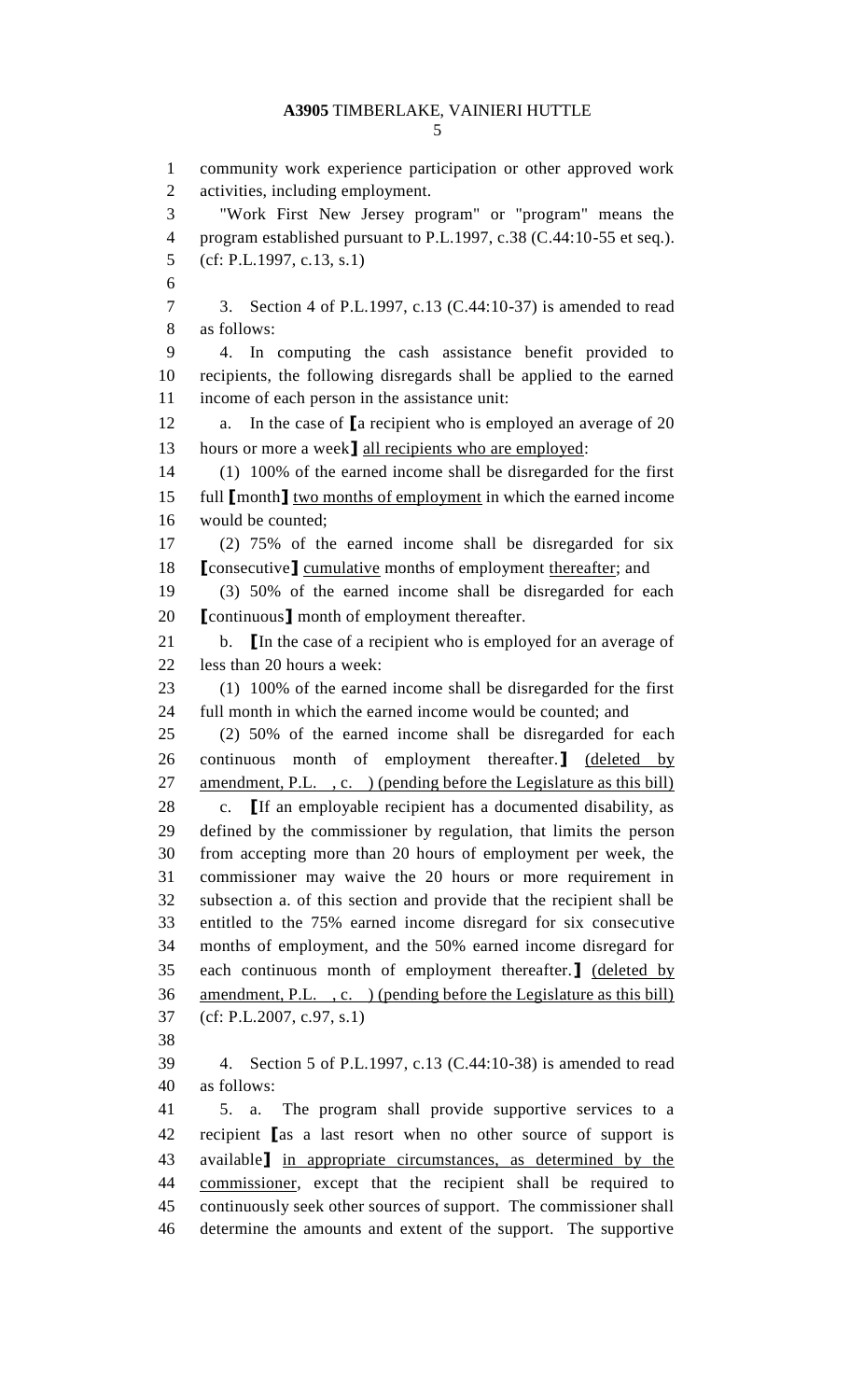services shall include, but not be limited to, one or more of the following:

 (1) child care services, including after-school child care in the case of a child over six years of age, for eligible dependent children, to be provided during the recipient's program eligibility period and for 24 consecutive months following ineligibility for benefits as a

result of receipt of earned income.

 An adult recipient who continues to be eligible to receive child care services following ineligibility for benefits, and an adult recipient who is employed but continues to receive benefits, shall pay a copay for child care services in accordance with a sliding fee scale established by the commissioner, which shall be no greater than the child care co-payment schedule established pursuant to **[**N.J.A.C.10:81-14.18A**]** regulations promulgated by the Department of Human Services;

 (2) transportation services to be provided directly by the program or through an allowance or other means of subsidy by which the recipient may purchase transportation; and

 (3) a limited allowance for each assistance unit to cover work- related expenses necessary to engage in required work activities, as determined by the commissioner.

 b. Medical assistance shall be provided to an assistance unit with dependent children pursuant to P.L.1968, c.413 (C.30:4D-1 et seq.), in accordance with the provisions of section 2 of P.L.1987, c.283 (C.30:4D-6c) which provides for a continuation of medical assistance for a period of 24 consecutive months under certain circumstances, except that:

 (1) coverage solely of the adult head of an assistance unit by an employer's health insurance plan shall not preclude other members of the assistance unit from receiving the additional 24 months of medical assistance; and

 (2) an assistance unit with dependent children which, using the limits and methodologies contained in Title IV-A, would not be eligible for cash assistance under Title IV-A as a result of the collection of child or spousal support under Title IV-D of the federal Social Security Act (42 U.S.C.651 et seq.), shall receive an additional four consecutive months of medical assistance beginning with the first month of ineligibility under the provisions of Title IV-A.

 c. Each recipient who receives parenting support services 40 through the program shall be provided with educational materials, referrals, and support in identifying, accessing, and enrolling dependent children in quality child care services.

43 d. At such time as any recipient reaches a cumulative total of 24 44 months of enrollment in the program, the county agency or municipal welfare agency, as appropriate, shall offer additional case management and supportive services to the recipient, based on an 47 assessment of the recipient's barriers to securing employment.

(cf: P.L.1997, c.13, s.5)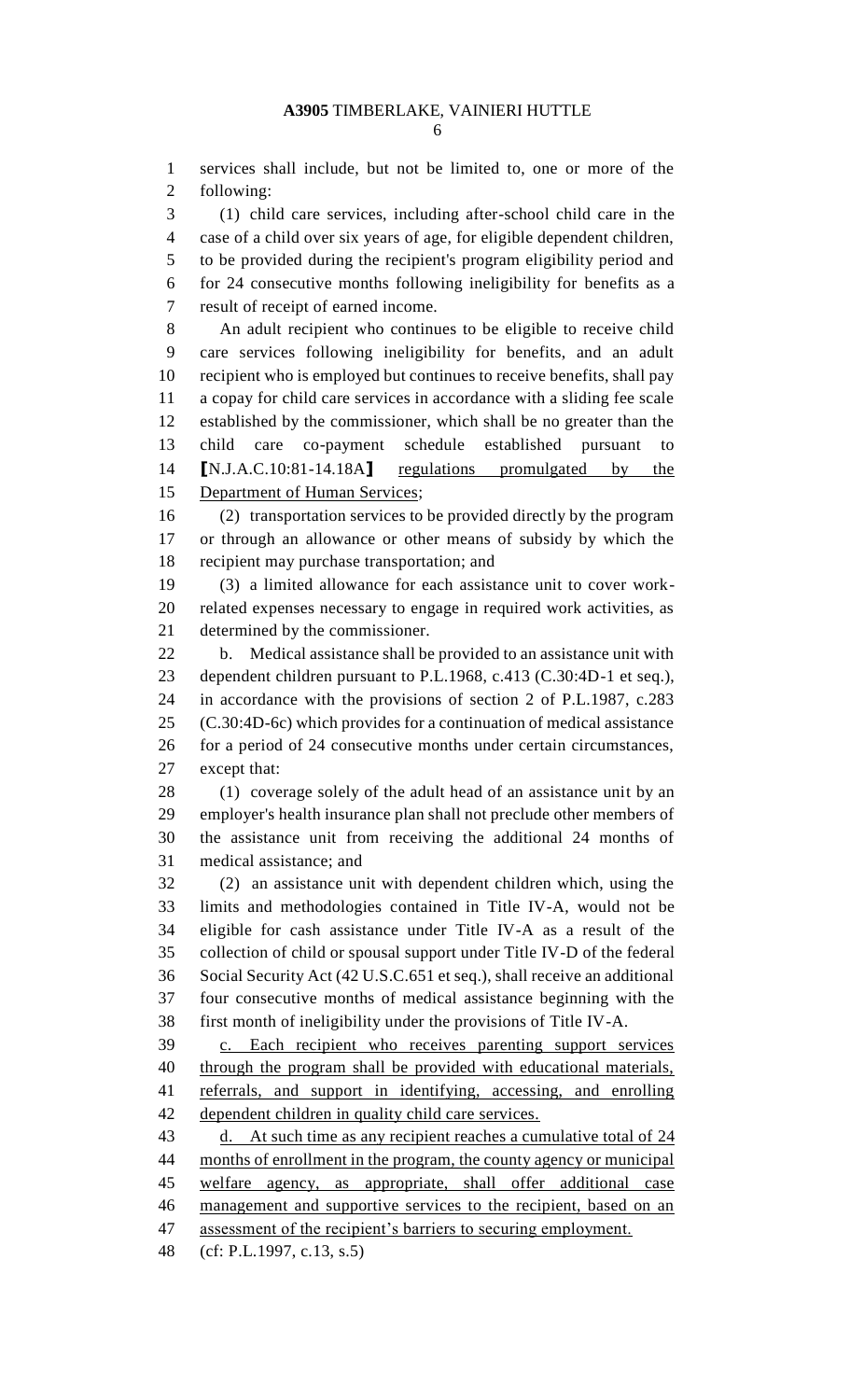5. Section 8 of P.L.1997, c.13 (C.44:10-41) is amended to read as follows:

 8. a. The commissioner, in cooperation with other affected agencies of State government, shall report biennially to the Governor and the Legislature on the Work First New Jersey program, and shall include in that report any recommendations for changes in the law or regulations governing the program that the commissioner deems necessary to further the goals of the program. The commissioner shall determine the manner and terms of the reporting in accordance with the requirements of federal law.

 b. The commissioner shall issue a public report on at least a quarterly basis concerning the number of recipients in the program, the number of recipients classified as exempt from time limits or deferred from work requirements, the number of recipients classified as to the degree of employability as defined by the commissioner, the number of recipients who have obtained employment, the number of recipients terminated from the program and the reasons for the terminations, the average wages and benefits earned by recipients, the types of employment obtained by recipients and whether the employment is in the public or private sector, the average length of stay in their jobs by recipients who reapply for benefits, and the number of former recipients who have re-entered the program after being terminated.

 c. To the extent not otherwise provided pursuant to subsection a. or b. of this section, the commissioner shall conduct such research as he deems appropriate to evaluate the outcomes for recipients, and the benefits, costs and other effects of the program, and shall submit any report resulting from that research to the Governor and the Legislature and otherwise make copies available to the public.

 In addition, the commissioner shall initiate a study of the Michigan Civilian Conservation Corps program as a means of offering employment to economically disadvantaged youth that provides constructive work experience and training to increase their ability to secure unsubsidized employment. The commissioner shall study the effectiveness of the Michigan Civilian Conservation Corps program and the possibility of establishing such a program in this State. The commissioner shall submit a written report of his findings and recommendations to the Governor and the Legislature by January 1, 1998.

40 d. Notwithstanding the report required pursuant to subsection a. of this section, the commissioner, in conjunction with the Commissioner of Labor and Workforce Development, shall submit an annual report to the Governor and, pursuant to section 2 of P.L.1991, c.164 (C.52:14-19.1), to the Legislature, concerning: program caseloads; the nature and type of work activities engaged in by program recipients, along with the total number of hours attributed 47 to each type of work activity; the nature, type, and total amounts of support services provided under the program; the total number of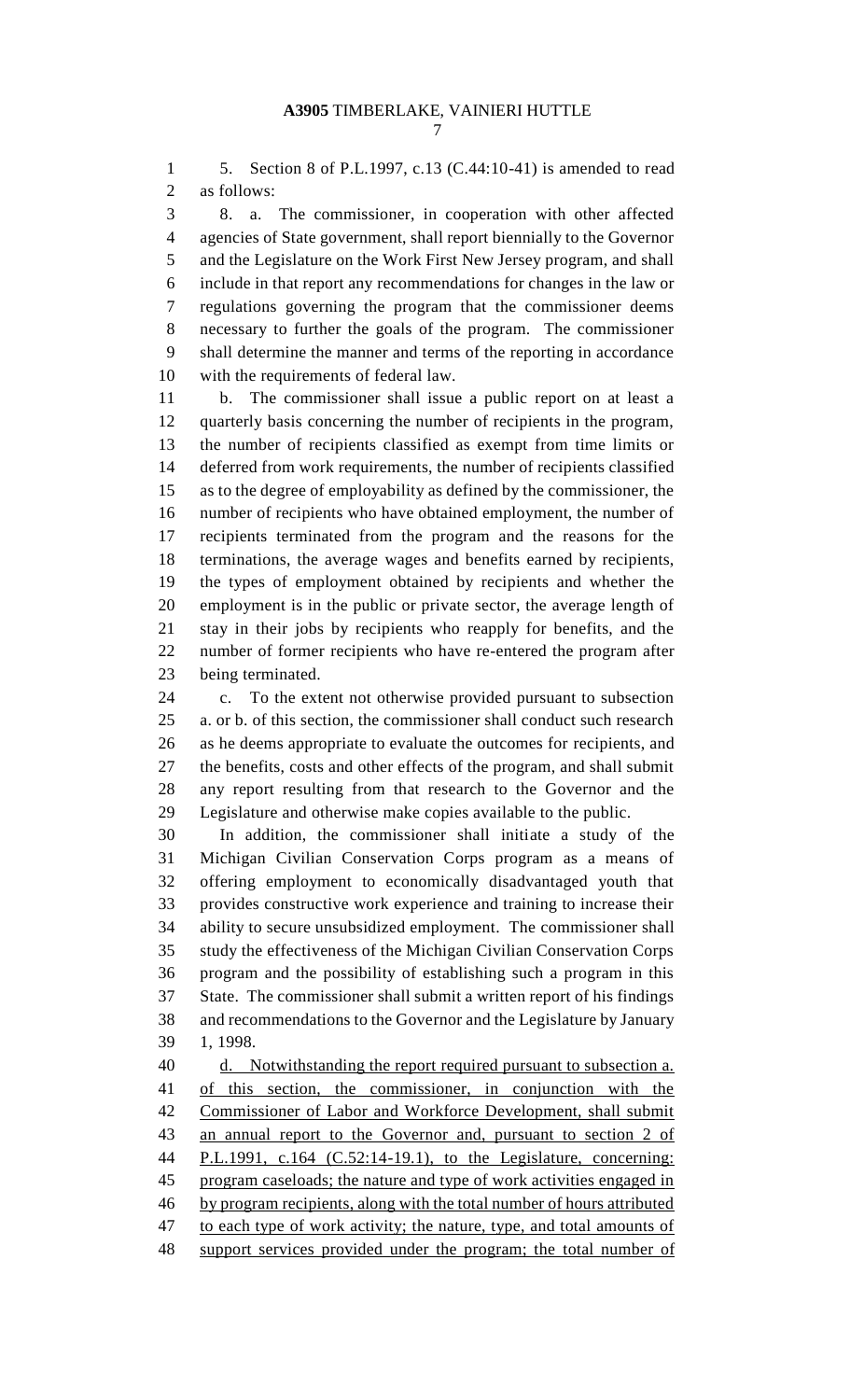1 beneficiaries who have left the program because the beneficiary's annual average wages exceed a given percentage of the federal poverty level, including specific numbers for those whose income exceeds 100 percent of the federal poverty level, 150 percent of the federal poverty level, 200 percent of the federal poverty level, 250 percent of the federal poverty level, and 300 percent of the federal poverty level, which data shall be updated annually to determine the extent to which the program is meeting the goal of lifting families out of poverty; the number of sanctions imposed on program 10 recipients pursuant to section 2 of P.L.2007, c.97 (C.44:10-63.1), including the reasons for the sanction and the duration of the sanction; the number of cases closed; the number of applications denied and the reasons for the denials, including the specific reasons for denials based on non-financial factors; and any other data deemed 15 appropriate by the commissioners; along with recommendations for executive, legislative, administrative, or other actions as the commissioners deem necessary and appropriate to improve employment outcomes under the program and reduce deep poverty rates in the State. The data reported pursuant to this subsection shall include Statewide data as well as specific data for each county. 21 Based on the data collected and reported pursuant to this subsection, the Commissioner of Human Services shall make such changes to 23 policies and programs implemented under the Department of Human Services as may be necessary to improve the performance of the 25 Work First New Jersey program and further the goals of the program. (cf: P.L.1997, c.13, s.8) 6. Section 1 of P.L.1997, c.14 (C.44:10-44) is amended to read as follows: 1. As used in this act: "Applicant" means an applicant for benefits provided by the Work First New Jersey program. "Assistance unit" means: a single person without dependent children; a couple without dependent children; dependent children only; or a person or couple with one or more dependent children who are legally or blood-related, or who is their legal guardian, and who live together as a household unit. "Benefits" means any assistance provided to needy persons and their dependent children and needy single persons and couples without dependent children under the Work First New Jersey program. "Commissioner" means the Commissioner of Human Services. "County agency" means the county agency that was administering the aid to families with dependent children program at the time the federal "Personal Responsibility and Work Opportunity Reconciliation Act of 1996," Pub.L.104-193, was enacted and which, upon the enactment of P.L.1997, c.14 (C.44:10-44 et al.) shall also

administer the Work First New Jersey program in that county.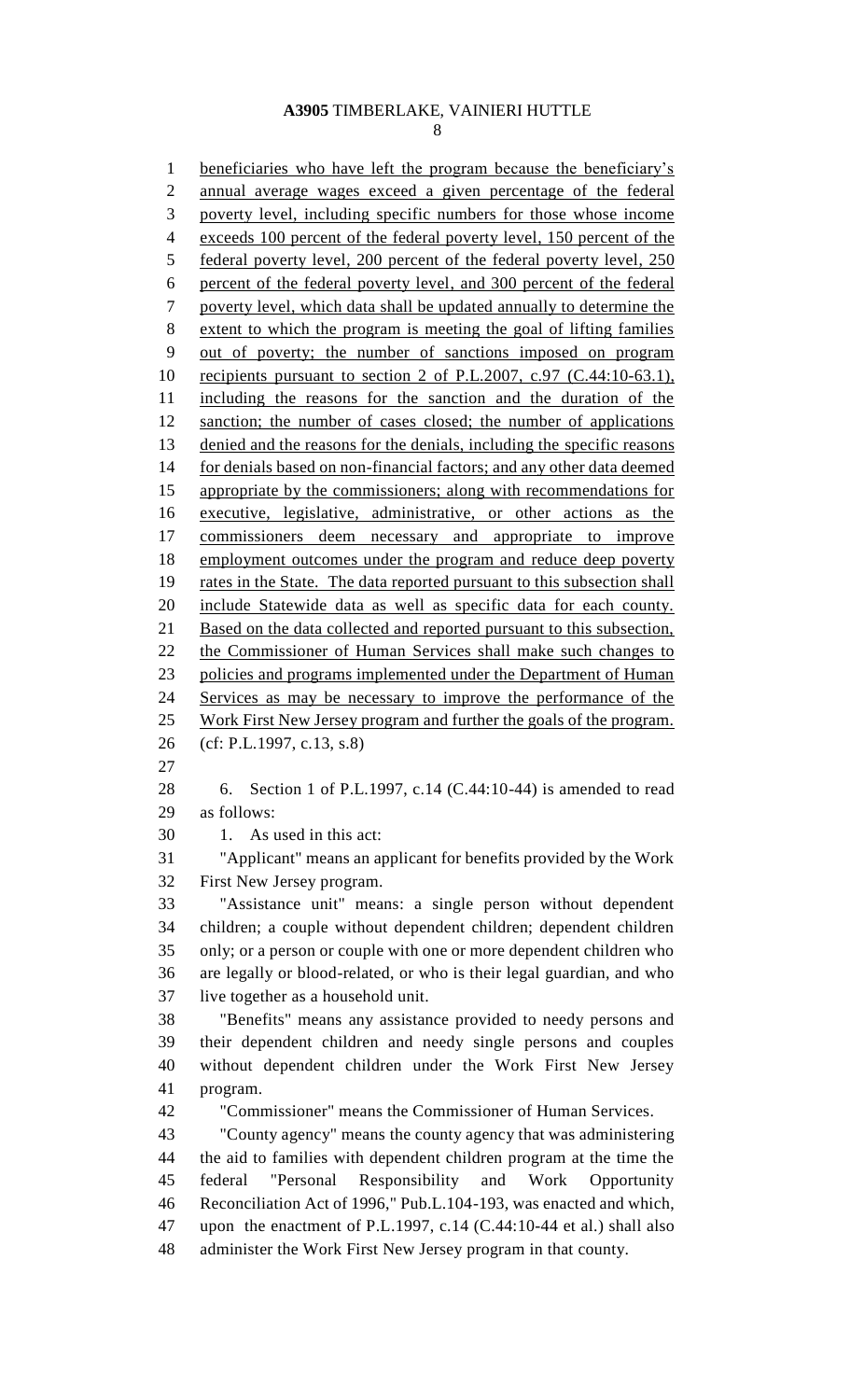"Dependent child" means a child: a. under the age of 18; b. under the age of 19 and a full-time student in a secondary school or an equivalent level of vocational or technical training **[**, if, before the student attains age 19, the student may reasonably be expected to complete the student's program of secondary school or training**]**; or c. under the age of 21 and enrolled in a special education program, who is living in New Jersey with the child's natural or adoptive parent or legal guardian, or with a relative designated by the commissioner in a place of residence maintained by the relative as the relative's home. "Eligible **[**alien**]** immigrant" means **[**one of the following: a. a qualified alien admitted to the United States prior to August 22, 1996, who is eligible for means-tested, federally funded public benefits pursuant to federal law; b. a refugee, asylee, victim of human trafficking, or person granted withholding of deportation under federal law for the person's first five years after receiving that classification in the United States pursuant to federal law; c. a qualified alien who is a veteran of, or on active duty in, the armed forces of the United States, or the spouse or dependent child of that person pursuant to federal law; d. a recipient of refugee and entrant assistance activities or a Cuban or Haitian entrant pursuant to federal law; e. a legal permanent resident alien who has worked 40 qualifying quarters of coverage as defined under Title II of the federal Social Security Act; except that, for any period after December 31, 1996, a quarter during which an individual received means-tested, federally funded public benefits shall not count toward the total number of quarters; f. a qualified alien admitted to the United States on or after August 22, 1996, who has lived in the United States for at least five years and is eligible for means-tested, federally funded public benefits pursuant to federal law; or g. a qualified alien who has been battered or subjected to extreme cruelty in the United States by a spouse, parent or a member of the spouse or parent's family residing in the same household as the alien, or a qualified alien whose child has been battered or subjected to extreme cruelty in the United States by a spouse or parent of the alien, without the active participation of the alien, or by a member of the spouse or parent's family residing in the same household as the alien. In either case, the spouse or parent shall have consented or acquiesced to the battery or cruelty and there shall be a substantial connection between the battery or cruelty and the need for benefits to be provided. The provisions of this subsection shall not apply to

an alien during any period in which the individual responsible for the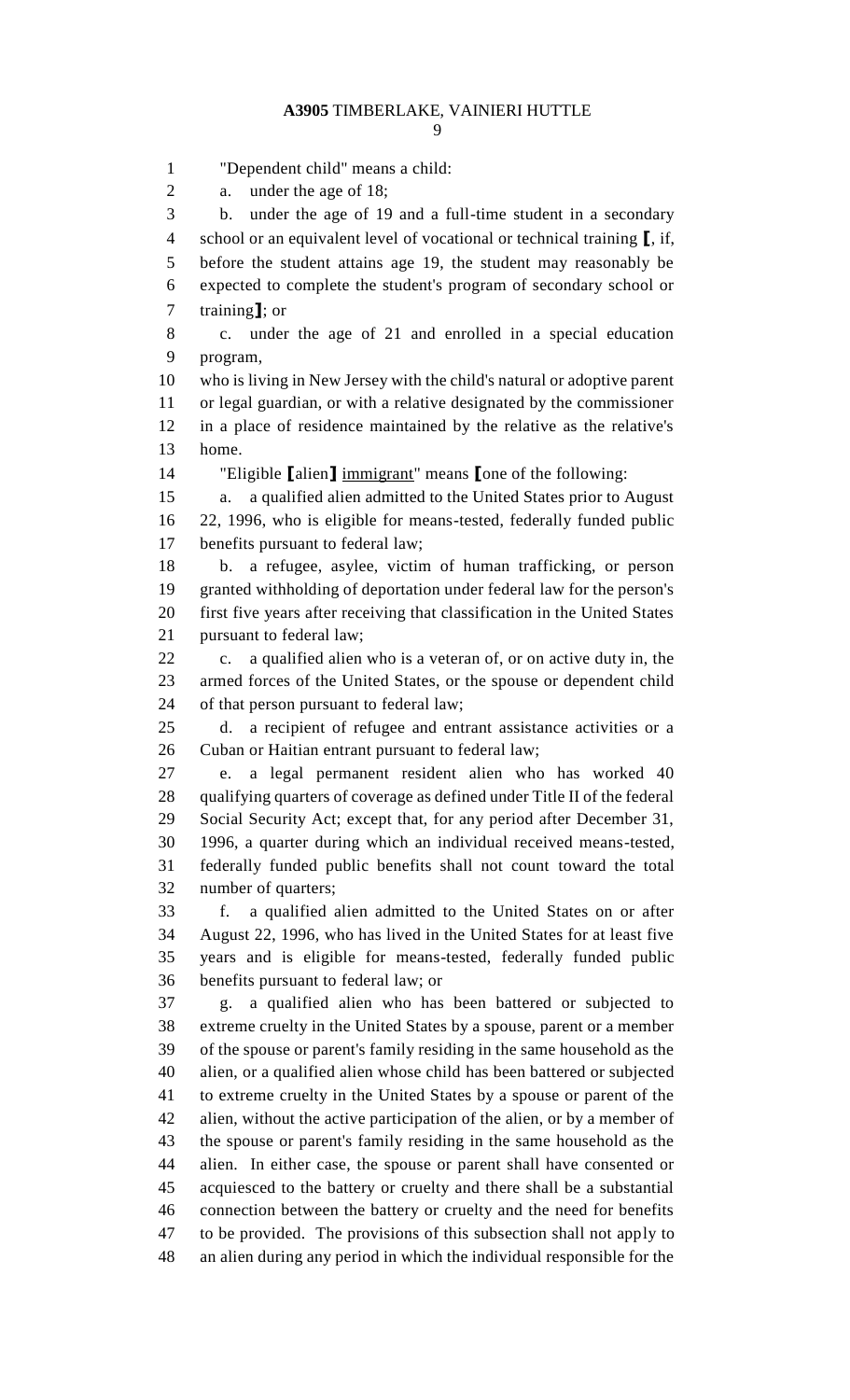battery or cruelty resides in the same household or assistance unit as the individual subjected to the battery or cruelty. Benefits shall be provided to the extent and for the period of time that the alien or alien's child is eligible for the program.

 For the purposes of this section, "qualified alien" is defined pursuant to the provisions of section 431 of Title IV of Pub.L.104-

193**]** an individual who meets program requirements and is lawfully

 present in the United States, regardless of the individual's date of entry into the United States. The term "eligible immigrant" shall

include: any individual who is a "qualified alien," as that term is

 defined in 8 U.S.C. s.1641; any individual who is "lawfully present" 12 in the United States, as that term is defined in 45 CFR s.152.2; any

individual granted relief from federal immigration laws under the

federal Deferred Action for Childhood Arrivals program; and any

other individual who is not a citizen or national of the United States

and is authorized to live in the United States.

 "Income" means, but is not limited to, commissions, salaries, self-18 employed earnings, child support and alimony payments other than 19 child support payments provided to an assistance unit pursuant to 20 subsection c. of section 6 of P.L.1997, c.14  $(C.44:10-49)$ , interest and dividend earnings, wages, receipts, unemployment compensation, any legal or equitable interest or entitlement owed that was acquired by a cause of action, suit, claim or counterclaim, insurance benefits, temporary disability claims, estate income, trusts, federal income tax refunds, State income tax refunds, homestead rebates, lottery prizes, casino and racetrack winnings, annuities, retirement benefits, veterans' benefits, union benefits, or other sources that may be defined as income by the commissioner; except that in the event that individual development accounts for recipients are established by regulation of the commissioner, any interest or dividend earnings from such an account shall not be considered income.

 "Income eligibility standard" means the income eligibility threshold based on assistance unit size established by regulation of the commissioner for benefits provided within the limit of funds appropriated by the Legislature.

 "Legal guardian" means a person who exercises continuing control over the person or property, or both, of a child, including any specific right of control over an aspect of the child's upbringing, pursuant to a court order.

 "Non-needy caretaker" means a relative caring for a dependent child, or a legal guardian of a minor child who, in the absence of a natural or adoptive parent, assumes parental responsibility and has income which exceeds the income eligibility standard but is less than 150% of the State median income adjusted for household size.

 "Recipient" means a recipient of benefits under the Work First New Jersey program.

 "Resources" means all real and personal property as defined by the commissioner; except that in the event that individual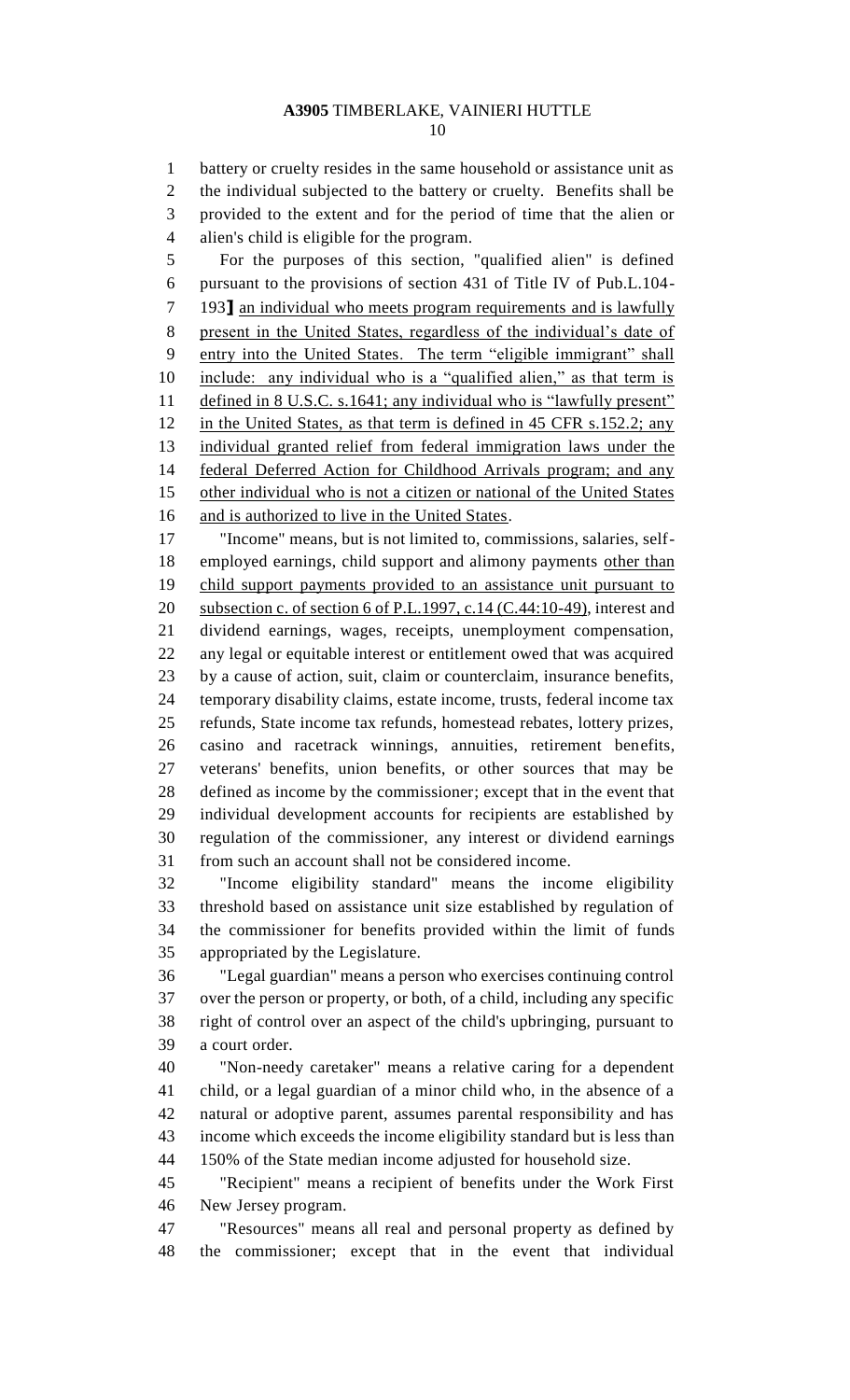development accounts for recipients are established by regulation of the commissioner, all funds in such an account, up to the limit determined by the commissioner, including any interest or dividend earnings from such an account, shall not be considered to be a resource. "Services" means any Work First New Jersey benefits that are not provided in the form of cash assistance. "Title IV-D" means the provisions of Title IV-D of the federal Social Security Act governing paternity establishment and child support enforcement activities and requirements. "Work First New Jersey program" or "program" means the program established pursuant to P.L.1997, c.38 (C.44:10-55 et seq.). (cf: P.L.2007, c.97, s.3) 7. Section 2 of P.L.1997, c.14 (C.44:10-45) is amended to read as follows: 2. a. Benefits under the Work First New Jersey program shall be determined according to standards of income and resources established by the commissioner, except that in no case may the commissioner reduce benefit levels. For the period commencing July 1, 2020 and continuing through July 1, 2022, the temporary assistance for needy families benefit level in effect as of the effective date of P.L. , c. (pending before the Legislature as this bill) shall be annually increased by any increase in the consumer price index for all urban wage earners and 26 clerical workers (CPI-W) as calculated by the federal government for 27 the 12 months prior to the March 31 preceding that July 1, plus an additional amount equal to 33.3 percent of the difference between the 29 benefit level in effect as of the effective date of P.L., c. (pending before the Legislature as this bill) and 50 percent of the federal poverty level in effect as of the effective date of P.L. , c. (pending before the Legislature as this bill. Commencing July 1, 2023, the temporary assistance for needy families benefit level shall be annually increased by any amount as shall be necessary to make the benefit level equivalent to at least 50 percent of the federal poverty level in effect on that July 1. For the period commencing July 1, 2020 and continuing through July 1, 2022, the general assistance benefit level in effect as of the effective date of P.L. , c. (pending before the Legislature as this bill) shall be annually increased by a percentage amount equal to the percentage of the increase in the temporary assistance for needy families benefit in that year. Commencing July 1, 2023, the general assistance benefit shall be annually increased by any increase in the CPI-W as calculated by the federal government for the 12 months 45 prior to the March 31 preceding that July 1. Commencing July 1, 2023, and annually thereafter, the commissioner shall assess the real cost of living and actual deprivation as reflected in the current standard of need established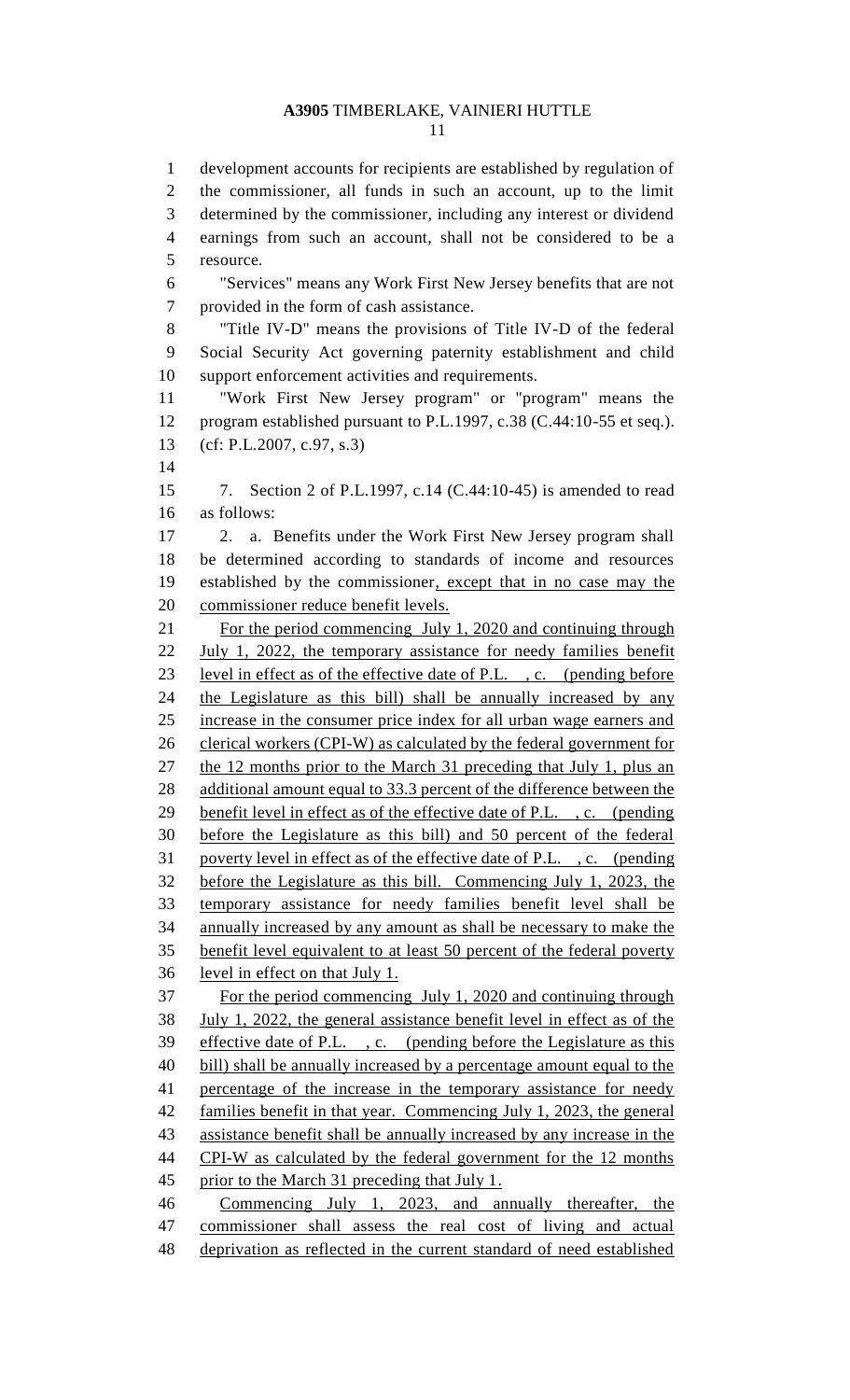pursuant to section 9 of P.L.1997, c.13 (C.44:10-42), which assessment shall be transmitted to the Legislature by the commissioner for consideration when deciding on appropriations to fund cash assistance benefits to recipients. These standards shall take into account, for the determination of eligibility and the provision of benefits, all income and resources of all persons in the assistance unit of which the applicant or recipient is a member, except as provided by law governing the Work First New Jersey program and as prescribed by the commissioner. The benefits to be granted shall be governed by standards established by regulation of the commissioner. The commissioner may set income and resource eligibility and benefits standards that differ with respect to types of assistance units. b. A recipient, as a condition of eligibility for benefits, shall, subject to good cause exceptions **[**as defined by the commissioner**]** that shall be considered broadly in consideration of the recipient's health, safety, family needs, financial considerations, and other factors as determined by the commissioner, be required to: do all acts stated herein necessary to establish the paternity of a child born out- of-wedlock, and to establish and participate in the enforcement of child support obligations; cooperate with work requirements established by the commissioner; make application for any other assistance for which members of the assistance unit may be eligible; be income and resource eligible as defined by the commissioner, including the deeming of income and resources as appropriate; provide all necessary documentation which shall include the federal Social Security number for all assistance unit members, except for an eligible **[**alien**]** immigrant who cannot be assigned a Social Security number due to his status, or make application for same; sign an agreement to repay benefits in the event of receipt of income or resources; and comply with personal identification requirements as a condition of receiving benefits, which may employ the use of high technology processes for the detection of fraud. c. Notwithstanding any other provision of law or regulation to

 the contrary, an applicant shall not be eligible for benefits when the applicant's eligibility is the result of a voluntary cessation of employment without good cause, as determined by the commissioner, within 90 days prior to the date of application for benefits, provided that good cause shall be considered broadly in consideration of the 40 recipient's health, safety, family needs, financial considerations, and other factors as determined by the commissioner.

 d. A voluntary assignment or transfer of income or resources within one year prior to the time of application for benefits for the purpose of qualifying therefor shall render the applicant and the applicant's assistance unit members ineligible for benefits for a period of time determined by regulation of the commissioner.

 e. Any income or resources that are exempted by federal law for purposes of eligibility for benefits shall not reduce the amount of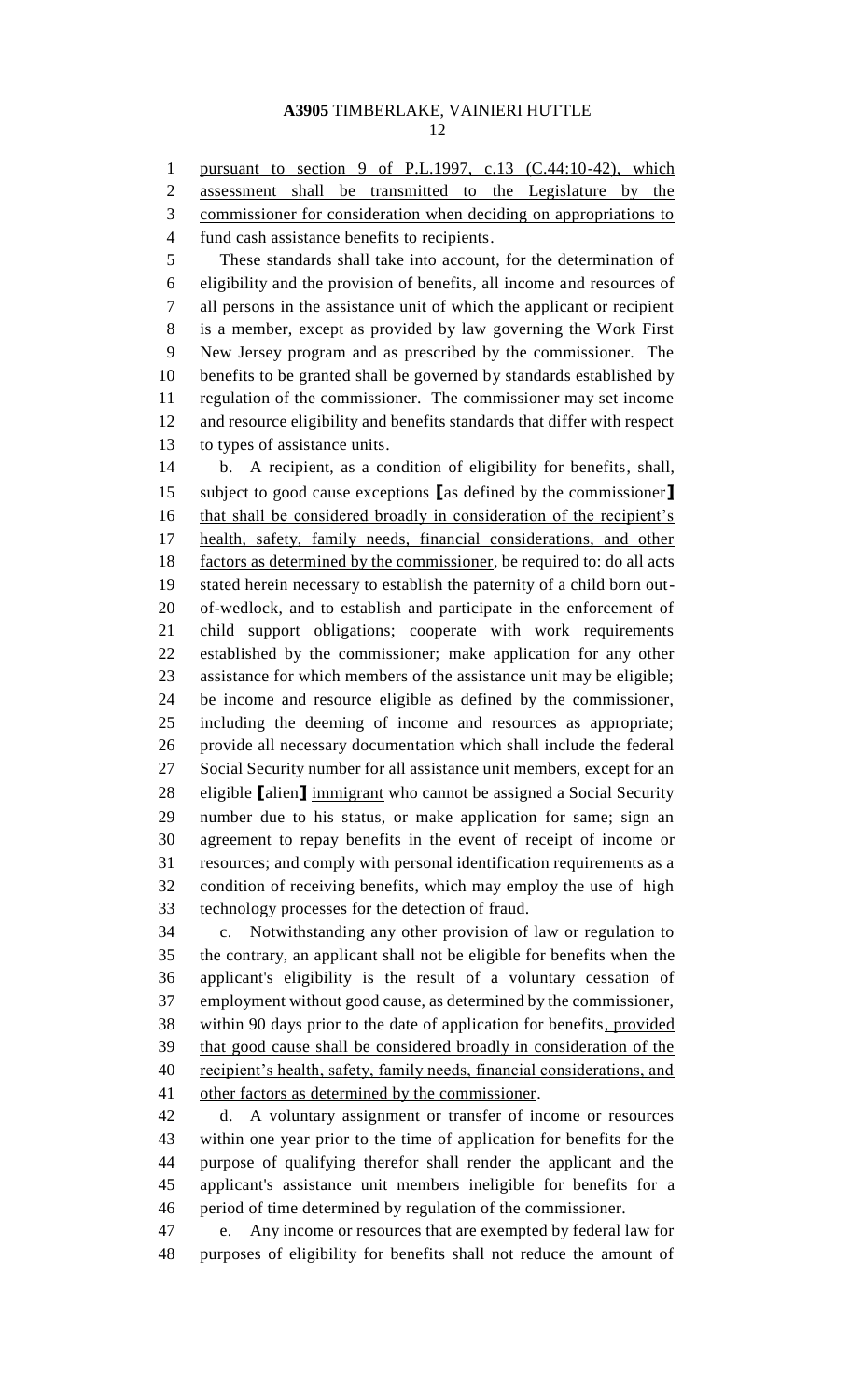benefits received by a recipient and shall not be subject to a lien or be available for repayment to the State or county agency for benefits received by the individual. (cf: P.L.1997, c.14, s.2) 8. Section 6 of P.L.1997, c.14 (C.44:10-49) is amended to read as follows: 6. a. The signing of an application for benefits under the Work First New Jersey Program shall constitute an assignment of any child support rights pursuant to Title IV-D on behalf of individual assistance unit members to the county agency. The assignment shall terminate with respect to current support rights when a determination is made by the county agency that the person in the assistance unit is no longer eligible for benefits. The determination of the amount of repayment to the county agency and distribution of any unpaid support obligations that have accrued during the period of receipt of benefits shall be determined by regulation of the commissioner in accordance with federal law. b. The county agency shall pass through to the assistance unit the full amount of the current child support collected on behalf of a child in those circumstances defined by the commissioner. c. An assistance unit eligible for benefits and in receipt of child support shall receive, in addition to its regular grant of cash 24 assistance benefits, a monthly amount of child support that is equal 25 to the maximum benefit amount for which the federal reimbursement 26 share is waived, based on the current child support received for the month **[**, as determined by regulations adopted by the commissioner, and in accordance with federal law**]**. (cf: P.L.2008, c.101, s.2) 9. Section 2 of P.L.1997, c.38 (C.44:10-56) is amended to read as follows: 2. The Legislature finds and declares that: a. The federal "Personal Responsibility and Work Opportunity Reconciliation Act of 1996," Pub.L.104-193, establishes the federal block grant for temporary assistance for needy families and provides the opportunity for a state to establish and design its own welfare program; b. Work and the earning of income promote the best interests of families and children; c. Working individuals and families needing temporary assistance should have the transitional support necessary to obtain and keep a job in order to be able to avoid cycling back **[**onto public assistance**]** into financial hardship, as well as the opportunity to acquire new skills and training and access job opportunities that will 46 allow them to lift themselves out of poverty;

d. Teenage pregnancy is counter to the best interests of children;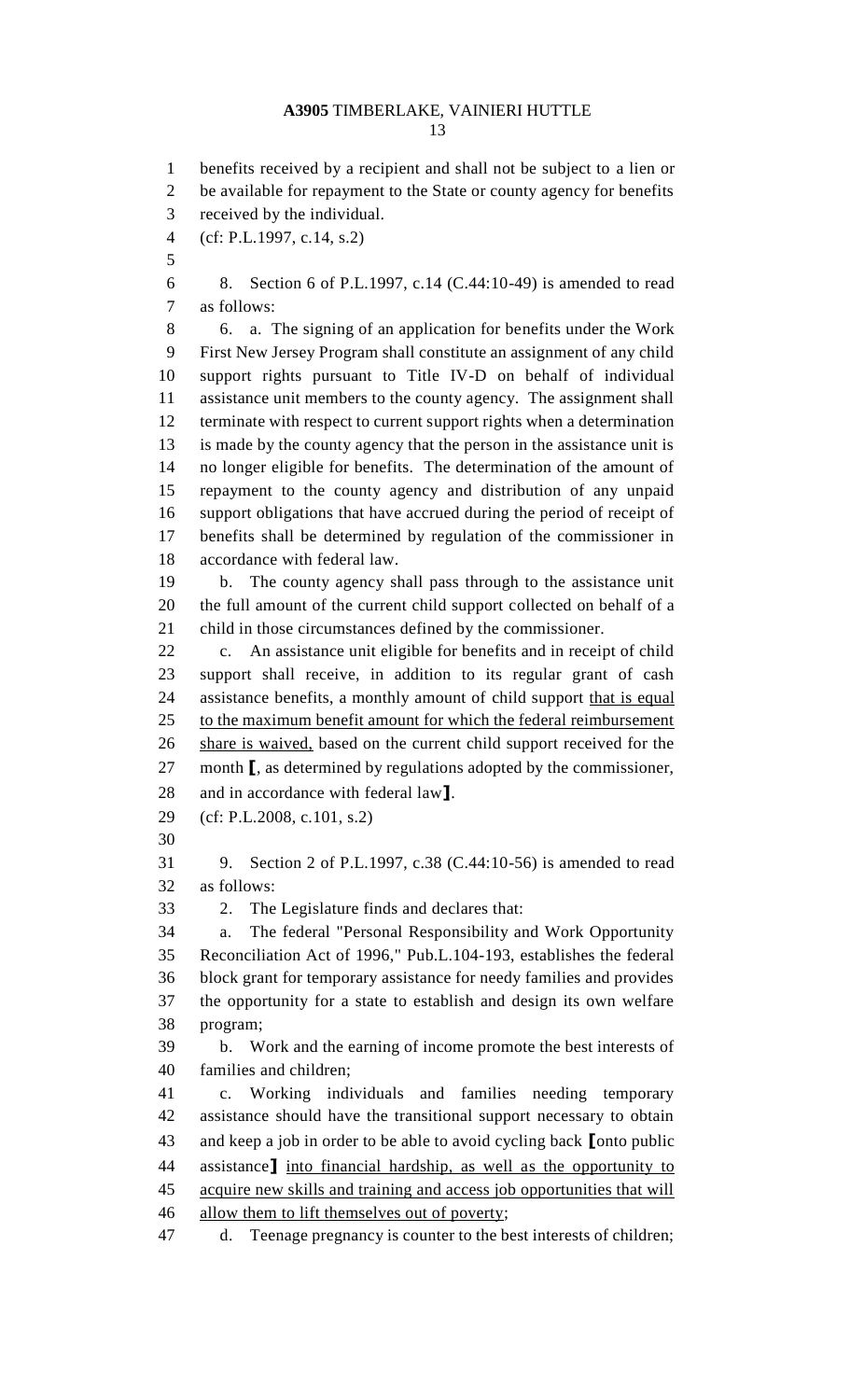e. Successful welfare reform **[**requires**]** is furthered by the active involvement of the private sector as well as all departments of State government;

 f. Personal and family security and stability, including the protection of children and vulnerable adults, are important to the establishment and maintenance of successful family life and childhood development and a family's inability or failure to qualify for benefits under the Work First New Jersey program established pursuant to this act shall not in and of itself be the basis for the separation of a dependent child from his family or the justification 11 for the resource family care placement of a dependent child;

 g. Children and teenagers need the benefits of the support and guidance which a family structure provides **[**; the welfare system has provided a vehicle for breaking up families by giving teenage mothers the means to shift their financial dependence from their parents to the State; in the process, these youths deprive themselves of the education and family structure necessary to support themselves and their babies; and the**]** , which support and structure **[**provided by families are**]** is important to the development of a child's maximum potential; **[**and**]**

 h. The Work First New Jersey program established pursuant to this act incorporates and builds upon the fundamental concepts of the Family Development Initiative established pursuant to P.L.1991, c.523 (C.44:10-19 et seq.) in a manner that is consistent with the federal program of temporary assistance for needy families **[**, by establishing requirements for: time limits on cash assistance; the participation of recipients in work activities; enhanced efforts to establish paternity and establish and enforce child support obligations; sanctions for failure to comply with program requirements; a cap on the use of funds for administrative costs; the maintenance of State and county financial support of the program; teenage parent recipients to live at home and finish high school; and restrictions on eligibility for benefits for aliens**]** ; and

 i. Enhancing an individual's overall training and skill set, and providing opportunities for progressive advancement, will help the person to exit, and sustainably avoid, poverty far more effectively than simply placing the individual in a job that presents no opportunities for development or advancement.

(cf: P.L.2004, c.130, s.117)

 10. Section 3 of P.L.1997, c.38 (C.44:10-57) is amended to read as follows:

3. As used in this act:

 "Alternative work experience" means unpaid work and training **[**only**]** with a public **[**, private nonprofit**]** or private **[**charitable**]** employer that provides a recipient with the experience necessary to adjust to, and learn how to function in, an employment setting and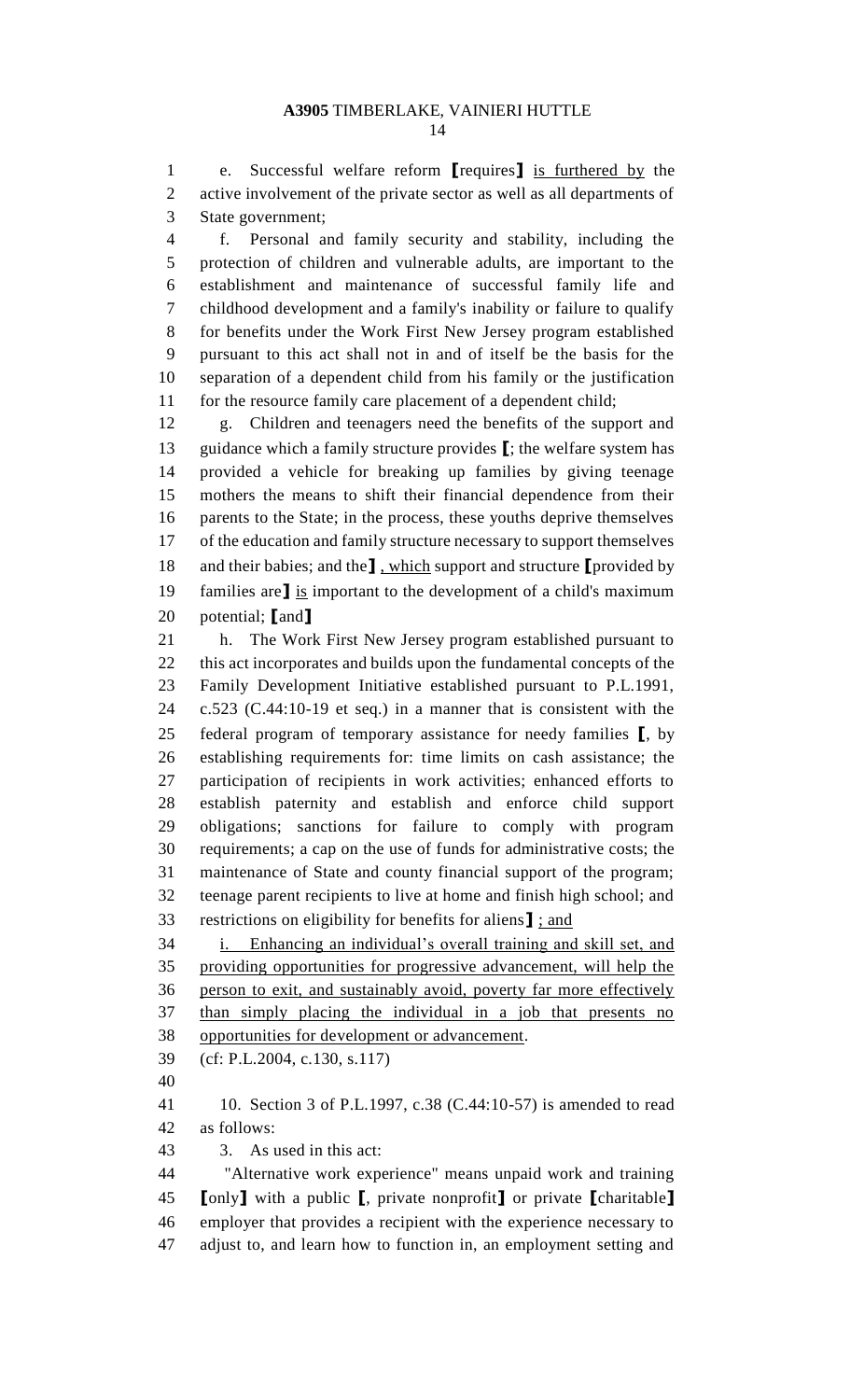the opportunity to combine that experience with education and job training. An alternative work experience participant shall not be assigned to work for a private, for profit employer unless the assignment is for a period of no more than six months and the assignment is likely to lead to full-time employment with the employer. "Applicant" means an applicant for benefits provided by the Work First New Jersey program. "Assistance unit" means: a single person without dependent children; a couple without dependent children; dependent children only; or a person or couple with one or more dependent children who are legally or blood-related, or who is their legal guardian, and who live together as a household unit. "Benefits" means any assistance provided to needy persons and their dependent children and needy single persons and couples without dependent children under the Work First New Jersey program. "Case management" means the provision of certain services to Work First New Jersey recipients, which shall include an assessment and development of an individual responsibility plan. "Commissioner" means the Commissioner of Human Services. "Community work experience" means unpaid work and training only with a public, private nonprofit or private charitable employer provided to a recipient when, and to the extent, that such experience is necessary to enable the recipient to adjust to, and learn how to function in, an employment setting. A community work experience participant shall not be assigned to work for a private, for profit employer. "County agency" means the county agency that was administering the aid to families with dependent children program at the time the federal "Personal Responsibility and Work Opportunity Reconciliation Act of 1996," Pub.L.104-193, was enacted and which, upon the enactment of P.L.1997, c.38 (C.44:10-55 et seq.) shall also administer the Work First New Jersey program in that county. "Dependent child" means a child: a. under the age of 18; b. under the age of 19 and a full-time student in a secondary school or an equivalent level of vocational or technical training **[**, if, before the student attains age 19, the student may reasonably be expected to complete the student's program of secondary school or training**]**; or c. under the age of 21 and enrolled in a special education program, who is living in New Jersey with the child's natural or adoptive parent or legal guardian, or with a relative designated by the commissioner in a place of residence maintained by the relative as the relative's home. "Eligible **[**alien**]** immigrant" means **[**one of the following: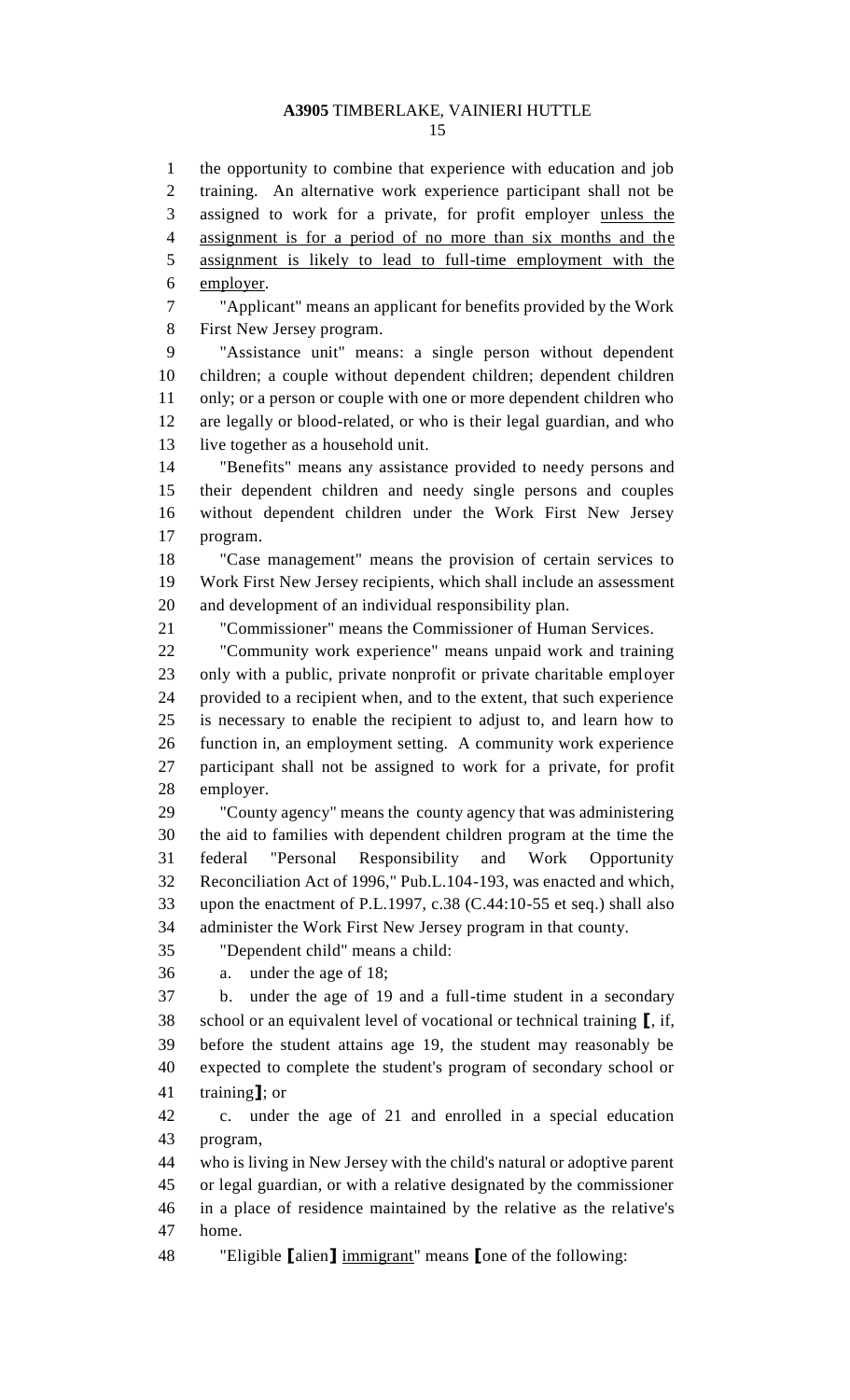a. a qualified alien admitted to the United States prior to August 22, 1996, who is eligible for means-tested, federally funded public benefits pursuant to federal law;

 b. a refugee, asylee, or person granted withholding of deportation under federal law for the person's first five years after receiving that classification in the United States pursuant to federal law;

 c. a qualified alien who is a veteran of, or on active duty in, the armed forces of the United States, or the spouse or dependent child of that person pursuant to federal law;

 d. a recipient of refugee and entrant assistance activities or a Cuban or Haitian entrant pursuant to federal law;

 e. a legal permanent resident alien who has worked 40 qualifying quarters of coverage as defined under Title II of the federal Social Security Act; except that, for any period after December 31, 1996, a quarter during which an individual received means-tested, federally funded public benefits shall not count toward the total number of quarters;

 f. a qualified alien admitted to the United States on or after August 22, 1996, who has lived in the United States for at least five years and is eligible for means-tested, federally funded public benefits pursuant to federal law; or

 g. a qualified alien who has been battered or subjected to extreme cruelty in the United States by a spouse, parent or a member of the spouse or parent's family residing in the same household as the alien, or a qualified alien whose child has been battered or subjected to extreme cruelty in the United States by a spouse or parent of the alien, without the active participation of the alien, or by a member of the spouse or parent's family residing in the same household as the alien. In either case, the spouse or parent shall have consented or acquiesced to the battery or cruelty and there shall be a substantial connection between the battery or cruelty and the need for benefits to be provided. The provisions of this subsection shall not apply to an alien during any period in which the individual responsible for the battery or cruelty resides in the same household or assistance unit as the individual subjected to the battery or cruelty. Benefits shall be provided to the extent and for the period of time that the alien or alien's child is eligible for the program.

 For the purposes of this section, "qualified alien" is defined pursuant to the provisions of section 431 of Title IV of Pub.L.104- 193**]** an individual who meets program requirements and is lawfully present in the United States, regardless of the individual's date of entry into the United States. The term "eligible immigrant" shall 44 include: any individual who is a "qualified alien," as that term is defined in 8 U.S.C. s.1641; any individual who is "lawfully present" in the United States, as that term is defined in 45 CFR s.152.2; any individual granted relief from federal immigration laws under the federal Deferred Action for Childhood Arrivals program; and any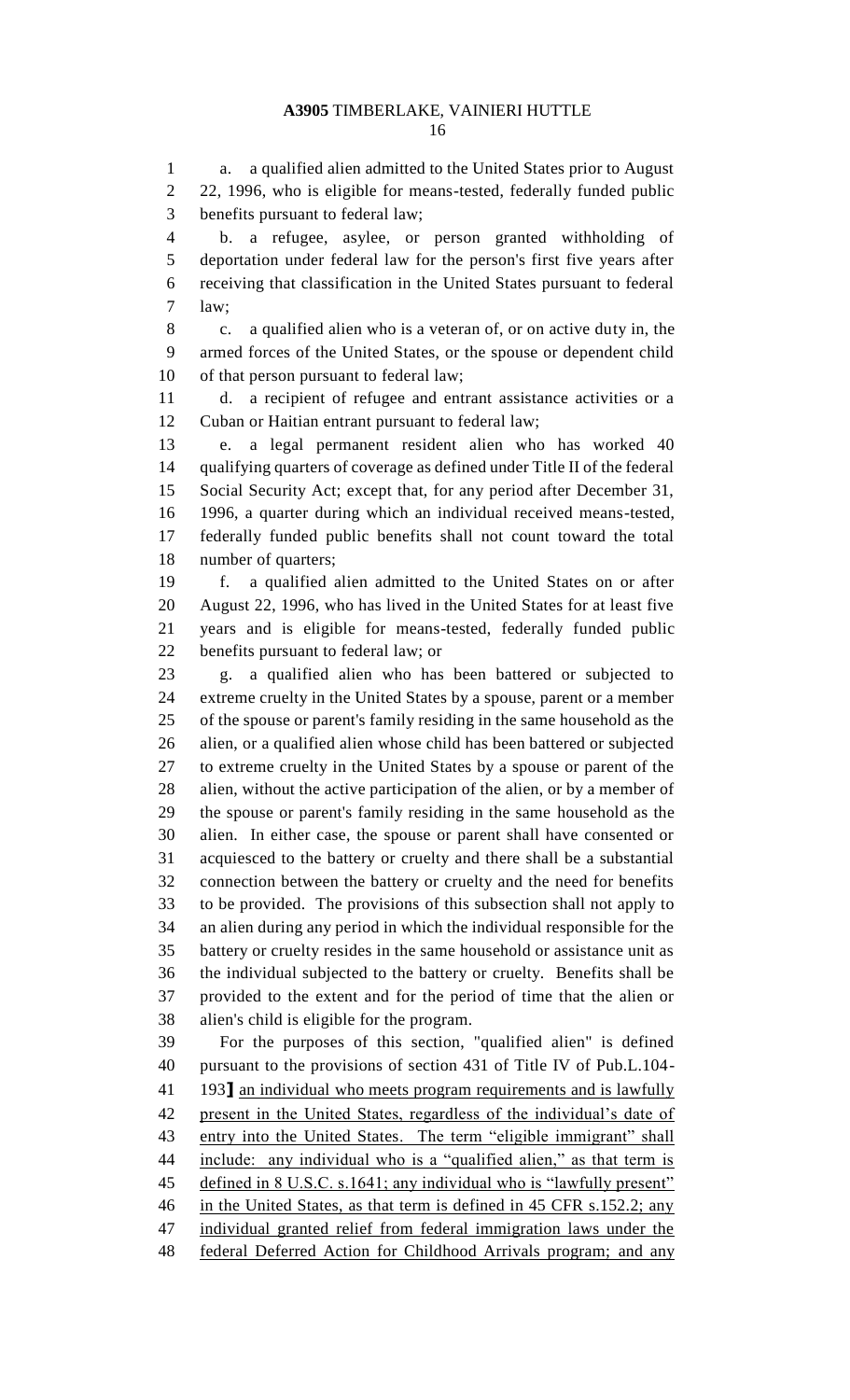other individual who is not a citizen or national of the United States 2 and is authorized to live in the United States. "Full-time post-secondary student" means a student enrolled for a minimum of 12 credit hours in a post-secondary school. "Income" means, but is not limited to, commissions, salaries, self- employed earnings, child support and alimony payments other than child support payments provided to an assistance unit pursuant to 8 subsection c. of section 6 of P.L.1997, c.14 (C.44:10-49), interest and dividend earnings, wages, receipts, unemployment compensation, any legal or equitable interest or entitlement owed that was acquired by a cause of action, suit, claim or counterclaim, insurance benefits, temporary disability claims, estate income, trusts, federal income tax refunds, State income tax refunds, homestead rebates, lottery prizes, casino and racetrack winnings, annuities, retirement benefits, veterans' benefits, union benefits, or other sources that may be defined as income by the commissioner; except that in the event that individual development accounts for recipients are established by regulation of the commissioner, any interest or dividend earnings from such an account shall not be considered income. "Legal guardian" means a person who exercises continuing control over the person or property, or both, of a child, including any specific right of control over an aspect of the child's upbringing, pursuant to a court order. "Program" means the Work First New Jersey program established pursuant to this act. "Recipient" means a recipient of benefits under the Work First New Jersey program. "Resources" means all real and personal property as defined by the commissioner; except that in the event that individual development accounts for recipients are established by regulation of the commissioner, all funds in such an account, up to the limit determined by the commissioner, including any interest or dividend earnings from such an account, shall not be considered to be a resource. "Title IV-D" means the provisions of Title IV-D of the federal Social Security Act governing paternity establishment and child support enforcement activities and requirements. "Work activity" includes, but is not limited to, the following, as defined by regulation of the commissioner: employment; on-the-job training; job search and job readiness assistance; vocational educational training; job skills training related directly to employment; community work experience; alternative work experience; supportive work; community service programs, including the provision of child care as a community service project; in the case of teenage parents or recipients under the age of 19 **[**who are expected to graduate or complete their course of study by their 19th birthday**]**, satisfactory attendance at a secondary school or in a course of study leading to a certificate of general equivalence; and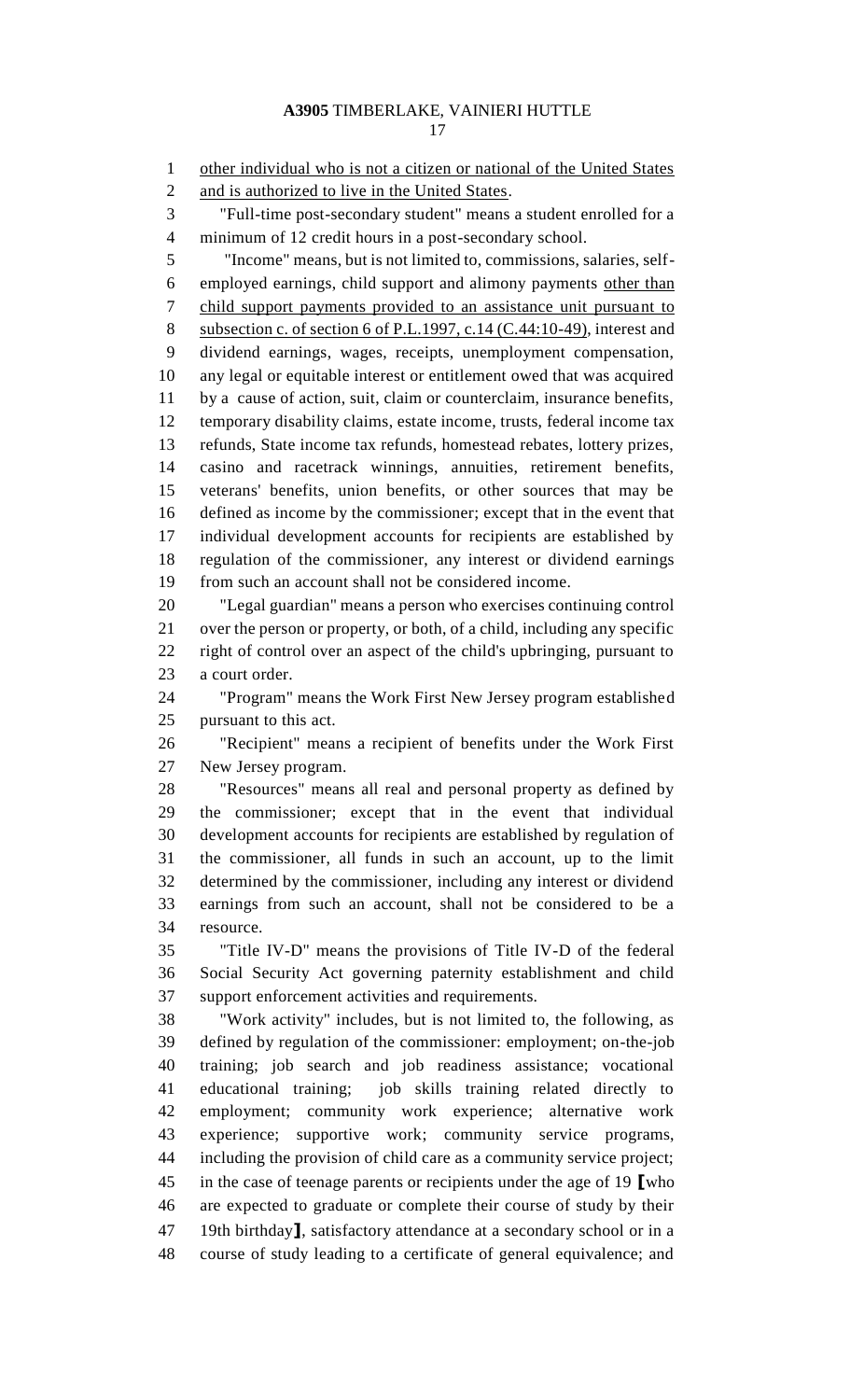education that is necessary for employment in the case of a person who has not received a high school diploma or a certificate of high school equivalency, a course of study leading to a certificate of general equivalence, or post-secondary education, when combined with community work experience participation or another work activity approved by the commissioner, including employment. (cf: P.L.1997, c.38, s.3) 11. Section 5 of P.L.1997, c.38 (C.44:10-59) is amended to read as follows:

 5. a. All adult persons, except as otherwise provided by law governing the Work First New Jersey program, are charged with the primary responsibility of supporting and maintaining themselves and their dependents; the primary responsibility for the support and maintenance of minor children is that of the parents and family of those children **[**; and benefits shall be provided only when other means of support and maintenance are not present to support the assistance unit**]**.

 b. Benefits shall be temporary and serve the primary goal of **[**fostering self-sufficiency**]** reducing poverty. Failure to cooperate with any of the program eligibility requirements without good cause, as determined by the commissioner, shall result in ineligibility for benefits for some or all assistance unit members, provided that good 24 cause shall be considered broadly in consideration of the recipient's health, safety, family needs, financial considerations, and other factors as determined by the commissioner.

 c. If the county agency or municipal welfare agency, as appropriate, determines, based upon an applicant's written statement signed under oath, that the applicant is in immediate need of benefits because the applicant's available resources are insufficient, as determined by the commissioner, to meet the minimal current living expenses pursuant to regulations adopted by the commissioner, of the applicant's assistance unit, the county agency or municipal welfare agency shall issue cash assistance benefits to the applicant on the date of application, subject to the applicant meeting all other program eligibility requirements.

 d. The commissioner shall establish by regulation, standards and procedures to screen and identify recipients with a history of being subjected to domestic violence and refer these recipients to counseling and supportive services. The commissioner may waive program requirements, including, but not limited to, the time limit on benefits pursuant to section 2 of P.L.1997, c.37 (C.44:10-72), residency requirements pursuant to section 6 of P.L.1997, c.38 (C.44:10-60), child support cooperation requirements pursuant to subsection b. of section 2 of P.L.1997, c.14 (C.44:10-45) and the limitation on increase of cash assistance benefits as a result of the birth of a child pursuant to section 7 of P.L.1997, c.38 (C.44:10-61), in cases where compliance with such requirements would make it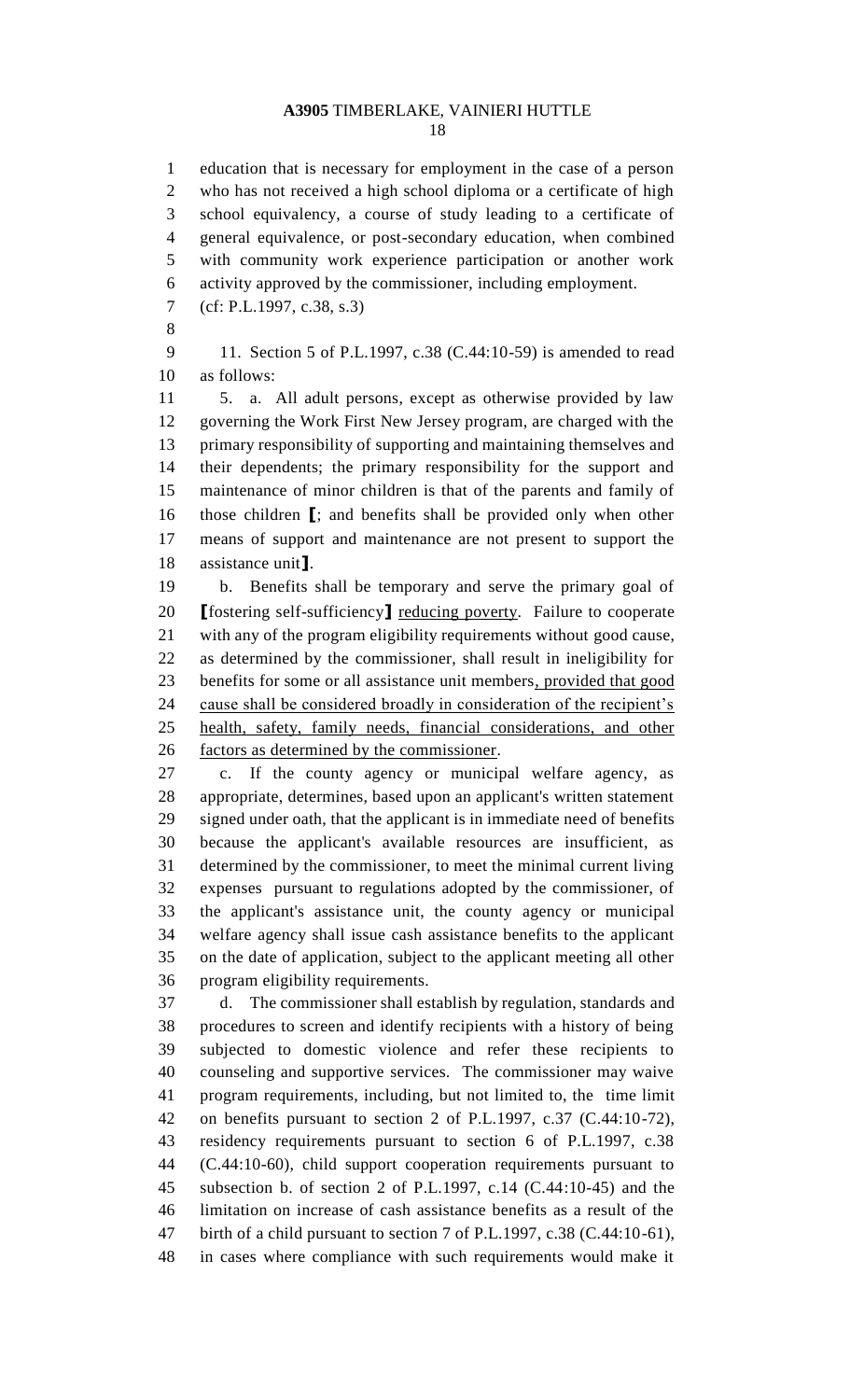more difficult for a recipient to escape domestic violence or unfairly penalize the recipient who is or has been victimized by such violence, or who is at risk of further domestic violence. e. The commissioner shall establish regulations determining eligibility and other requirements of the Work First New Jersey program. Regulations shall include provisions for the deeming of income, when appropriate, which include situations involving the sponsor of an eligible **[**alien**]** immigrant in accordance with federal law, and legally responsible relatives of assistance unit members. (cf: P.L.1997, c.38, s.5) 12. Section 8 of P.L.1997, c.38 (C.44:10-62) is amended to read as follows: 8. a. As defined by the commissioner, each adult recipient shall **[**continuously and actively seek employment in an effort to remove the assistance unit of which the recipient is a member from the program**]** engage in educational, training, work-study, internship, or other opportunities, as permitted within the definition of "work activity" as provided in subsection (d) of 42 U.S.C. s.607 and section 1 of P.L.1997, c.13 (C.44:10-34), for the purpose of enhancing the 21 recipient's ability to find employment that will lead to the assistance 22 unit's removal from, and sustainable avoidance of, poverty. A recipient shall be permitted to forgo employment opportunities for good cause or to pursue other opportunities, including, but not limited to, other employment that the recipient believes would better 26 enhance the recipient's ability to find employment that will lead to 27 the assistance unit's removal from, and sustainable avoidance of, poverty. Good cause shall be considered broadly in consideration of 29 the recipient's health, safety, family needs, financial considerations, and other factors as determined by the commissioner. A recipient may be assigned to a work activity or to an educational, training, work-study, internship, or other opportunity, as determined by the commissioner, that will enhance the recipient's ability to find employment that will lead to the assistance unit's 35 removal from, and sustainable avoidance of, poverty. The recipient shall sign an individual responsibility plan, as provided in subsection f. of this section, in order to be able to participate in the program, which shall indicate the terms of the **[**work activity**]** requirements for the work activity or other opportunity that the recipient must fulfill in order to continue to receive benefits. In no case shall a recipient's work activity requirements include more than six months of community work experience within any 12-month period. b. In accordance with Pub.L.104-193 (42 U.S.C. s. 601 et seq.), a recipient in an assistance unit with dependent children shall commence participation in a work activity, self-directed job search or other activities as determined by the commissioner at some time prior to having received 24 months of benefits; except that if the recipient is a full-time post-secondary student in a course of study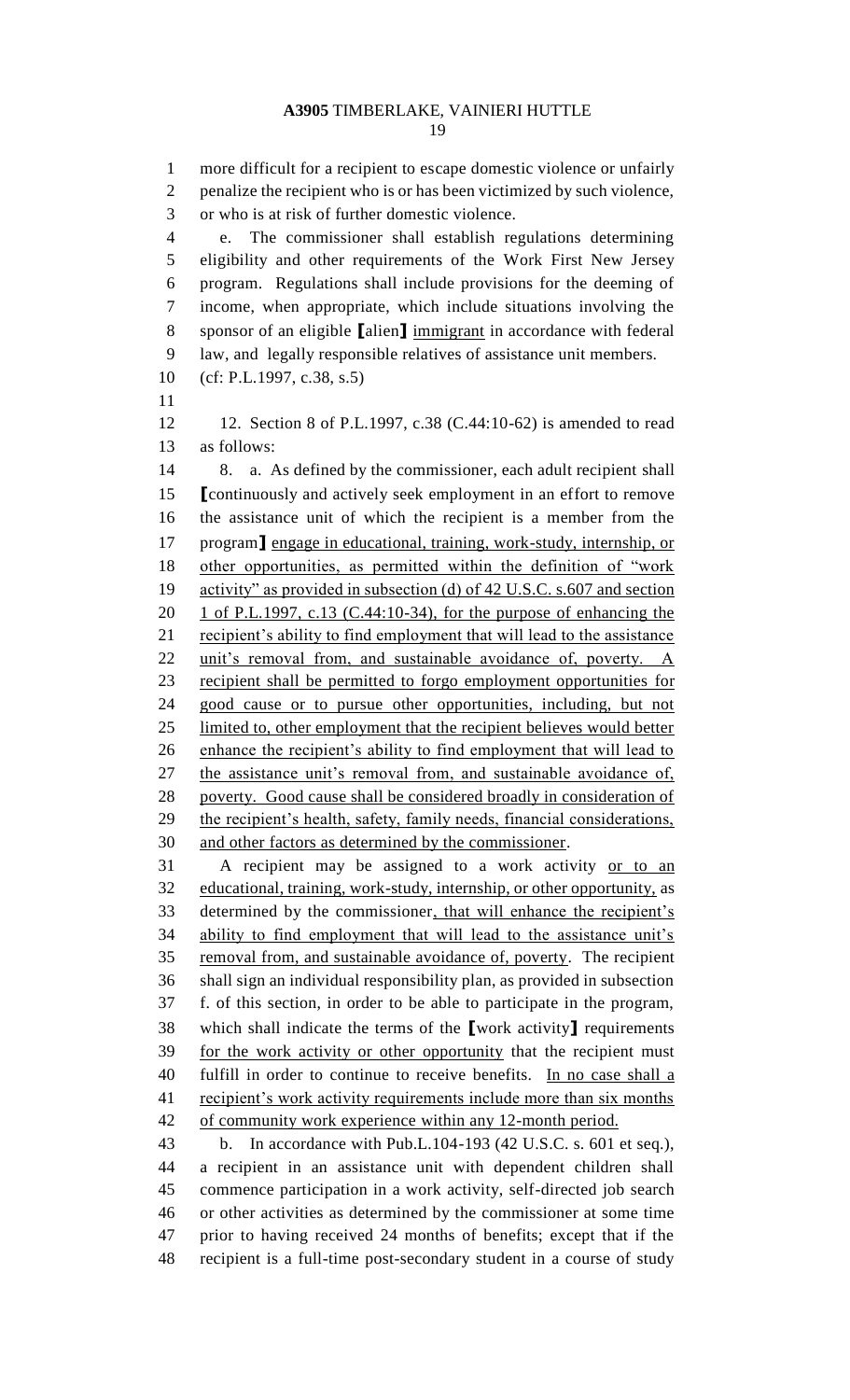related to employment as defined by regulation of the commissioner, the recipient shall be required to engage in another work activity for no more than 15 hours a week, subject to the recipient making satisfactory progress toward the completion of the post-secondary course of study as determined by the commissioner.

 c. A recipient shall comply with work activity participation requirements as a condition of remaining eligible for benefits. In accordance with the requirements of Pub.L.104-193 (42 U.S.C. s. 601 et seq.), a minimum participation rate of 25% shall be realized in federal fiscal year 1997. The participation rate shall increase by 5% in each federal fiscal year to a level of 50% in federal fiscal year 2002 and thereafter. For two-parent assistance units with dependent children receiving benefits, the participation rate shall be 75% for federal fiscal years 1997 and 1998 and 90% in federal fiscal year 1999 and thereafter. The participation rate shall be calculated in accordance with federal requirements. A recipient may be required to participate in one or more work activities for a maximum aggregate hourly total of **[**40**]** 30 hours per week, except that, if a child in the assistance unit is under six years of age, the maximum aggregate 20 hourly total of work activities required for the recipient shall be 20 hours per week.

 d. A recipient shall not be required to engage in a work activity if child care, including the unavailability of after-school child care for children over six years of age, is unavailable for the recipient's dependent child, as determined by regulation of the commissioner.

 e. A recipient may temporarily be deferred from work activity requirements as provided for by the commissioner if the recipient is:

(1) a woman in the third trimester of pregnancy;

 (2) a person certified by an examining legally licensed physician or legally licensed certified nurse midwife, acting within the scope of the practitioner's profession, to be unable, by reason of a physical or mental defect, disease or impairment, to engage in any gainful occupation for any period less than 12 months; or

 (3) the parent or relative of a child under **[**the**]** one year of age **[**of 12 weeks**]** who is providing care for that child, except that, the deferral may be extended for an appropriate period of time if determined to be medically necessary for the parent or child.

 f. Upon a determination of eligibility for benefits, each adult recipient not otherwise deferred or exempted under this act shall be given an assessment of that person's potential and readiness for work, including, but not limited to, skills, education, past work experience and any barriers to securing employment, including a screening and assessment for substance abuse, as appropriate. For all recipients not deferred or exempt, an annual individual responsibility plan shall be developed jointly by the county agency or municipal welfare agency, as appropriate, and the recipient specifying the steps that will be taken by each to assist the recipient to secure employment. The individual responsibility plan shall include specific goals for each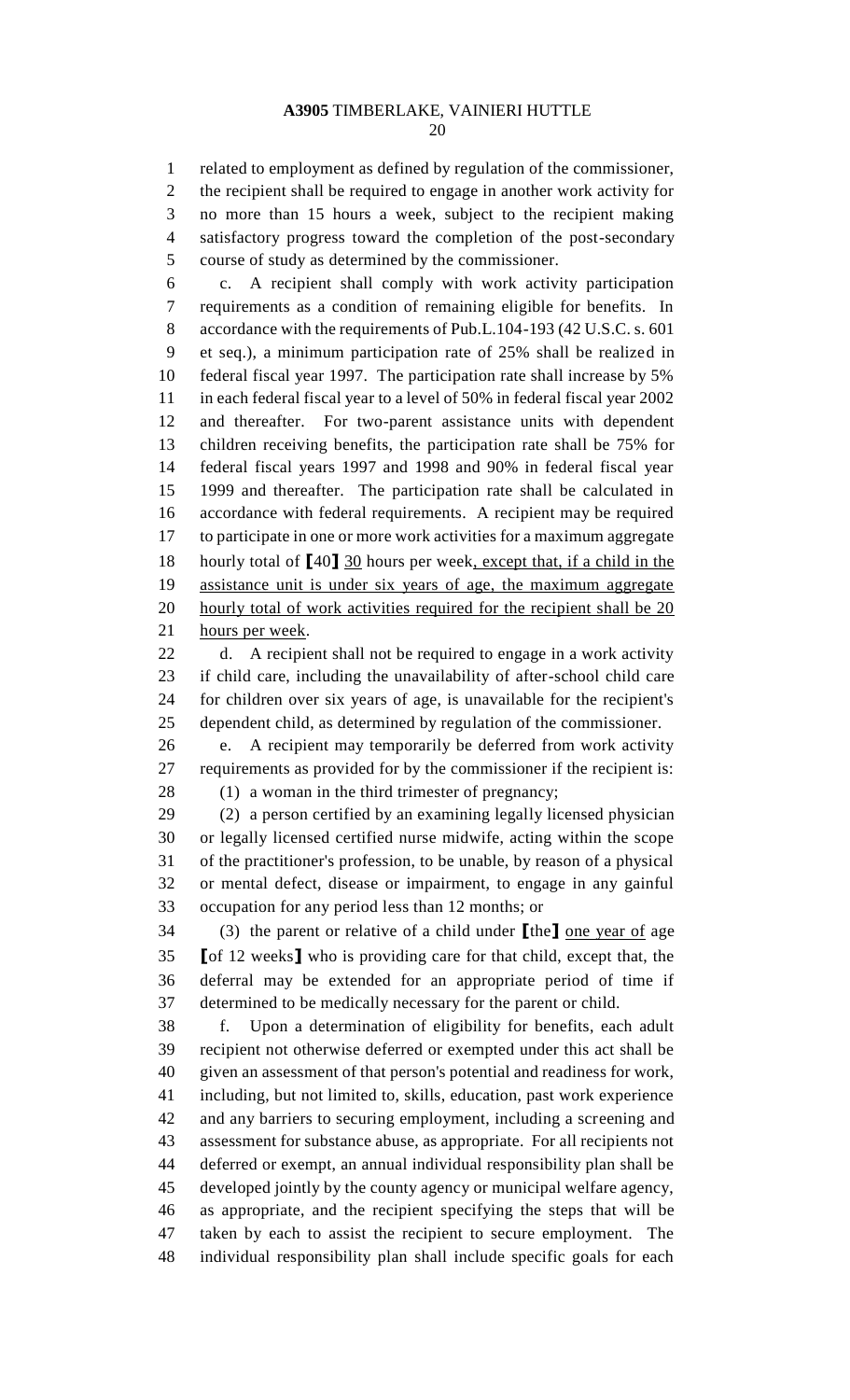adult member or minor parent in the assistance unit, and may include specific goals for a dependent child member of the assistance unit. The goals, as determined by regulation of the commissioner, shall include, but not be limited to, requirements for parental participation in a dependent child's primary school program, immunizations for a dependent child, and regular school attendance by a dependent child. Recipients who are job ready shall be placed immediately in a self- directed job search. Within the amount of funds allocated by the commissioner for this purpose, other recipients shall be placed in an appropriate work activity as indicated by their individual assessments. g. The county agency or municipal welfare agency, as appropriate, shall ensure the provision of necessary case management

 for recipients, as appropriate to their degree of job readiness, pursuant to regulations adopted by the commissioner. The most intensive case management shall be directed to those recipients facing the most serious barriers to employment.

 h. (1) A recipient shall not be placed or utilized in a position at a particular workplace:

 (a) that was previously filled by a regular employee if that position, or a substantially similar position at that workplace, has been made vacant through a demotion, substantial reduction of hours or a layoff of a regular employee in the previous 12 months, or has been eliminated by the employer at any time during the previous 12 months;

 (b) in a manner that infringes upon a wage rate or an employment benefit, or violates the contractual overtime provisions of a regular employee at that workplace;

 (c) in a manner that violates an existing collective bargaining agreement or a statutory provision that applies to that workplace;

 (d) in a manner that supplants or duplicates a position in an existing, approved apprenticeship program;

 (e) by or through an employment agency or temporary help service firm as a community work experience or alternative work experience worker;

 (f) if there is a contractual or statutory recall right to that position at that workplace; or

(g) if there is an ongoing strike or lockout at that workplace.

 (2) A person who believes that he has been adversely affected by a violation of this subsection, or the organization that is duly authorized to represent the collective bargaining unit to which that person belongs, shall be afforded an opportunity to meet with a designee of the Commissioner of Labor and Workforce Development or the Governor's Office of Employee Relations, as appropriate. The designee shall attempt to resolve the complaint of the alleged violation within 30 days of the date of the request for the meeting. The Commissioner of Labor and Workforce Development, in consultation with the Governor's Office of Employee Relations, shall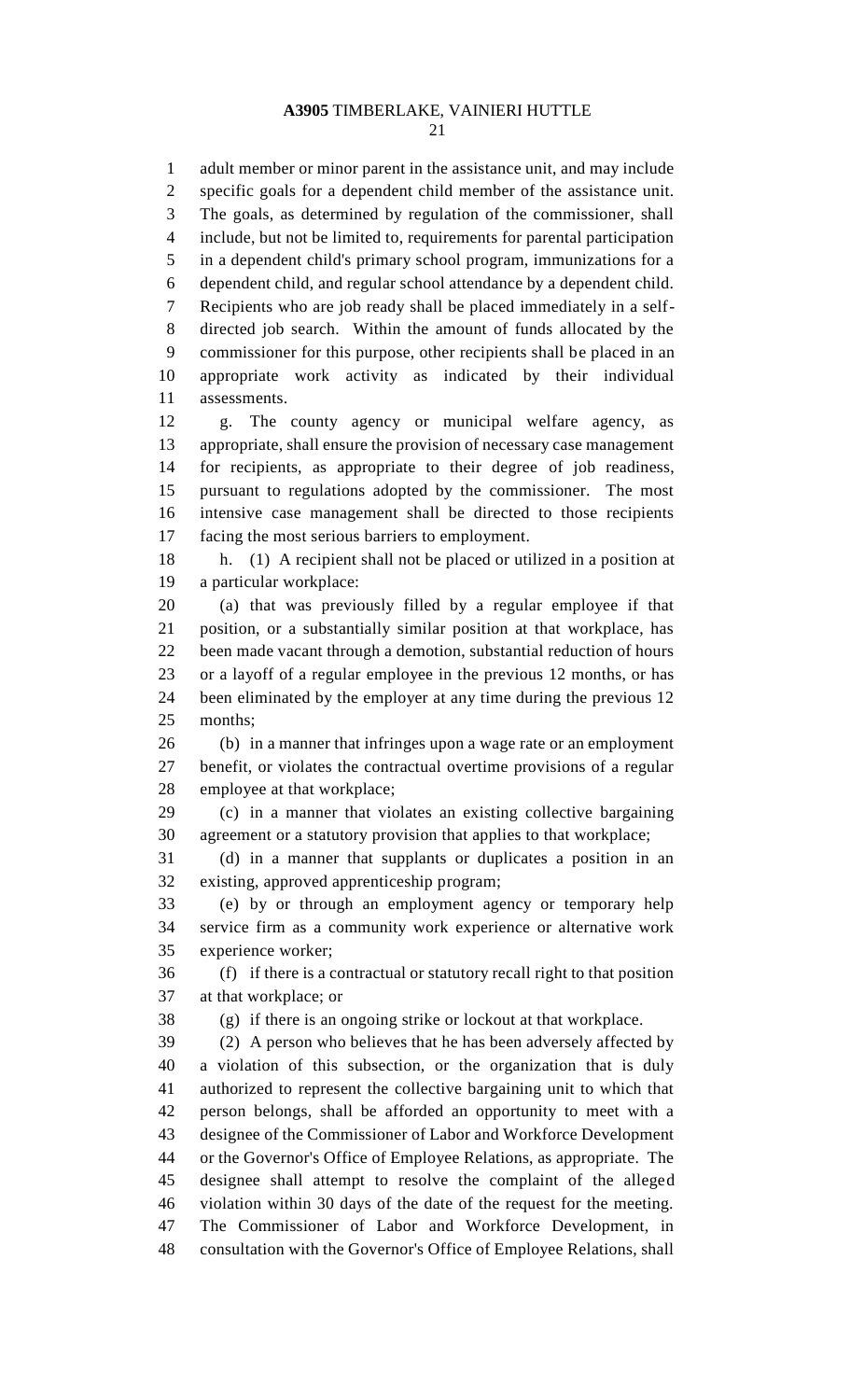adopt regulations to effectuate the provisions of this subsection. In 2 the event that the complaint is not resolved within the 30-day period, the complainant may appeal to the New Jersey State Board of Mediation in the Department of Labor and Workforce Development for expedited binding arbitration in accordance with the rules of the board. If the arbitrator determines that a violation has occurred, he shall provide an appropriate remedy. The cost of the arbitration shall be borne equally by both parties to the dispute. (3) Nothing in this subsection shall be construed to prevent a collective bargaining agreement from containing additional protections for a regular employee. i. The commissioner, acting in conjunction with the Commissioners of Banking and Insurance, Community Affairs, Education, Health **[**and Senior Services**]**, Labor and Workforce Development, and Transportation, shall implement all elements of the program and establish initiatives to assist in moving recipients towards self-sufficiency. 18 j. The commissioner shall take such actions as are necessary to ensure that the program meets the requirements to qualify for the maximum amount of federal funds due the State under Pub.L.104- 193 (42 U.S.C. s. 601 et seq.). 22 k. The commissioner is authorized to seek such waivers from the federal government as are necessary to accomplish the goals of the program. (cf: P.L.2009, c.114, s.3) 13. Section 2 of P.L.2007, c.97 (C.44:10-63.1) is amended to read as follows: 2. In an assistance unit with a single adult or couple without dependent children or a single adult or couple with dependent children, the failure of a recipient to actively cooperate with the Work First New Jersey program, established pursuant to P.L.1997, c.38 (C.44:10-55 et seq.), or participate in work activities under the program, without good cause as determined by the commissioner, shall result in a loss of cash assistance benefits in accordance with the provisions of this section. Prior to the imposition of a sanction, the county or municipal welfare agency shall determine whether good cause for noncompliance exists. Good cause shall include, but is not limited to, disability or other circumstances, as defined by the commissioner, which effectively impair a recipient's ability to actively cooperate with the Work First New Jersey program or participate in work activities under the program. Good cause shall be considered broadly 44 in consideration of the recipient's health, safety, family needs, financial considerations, and other factors as determined by the commissioner. a. Prior to the imposition of a sanction, the county or municipal welfare agency shall ensure that, in consultation with the recipient,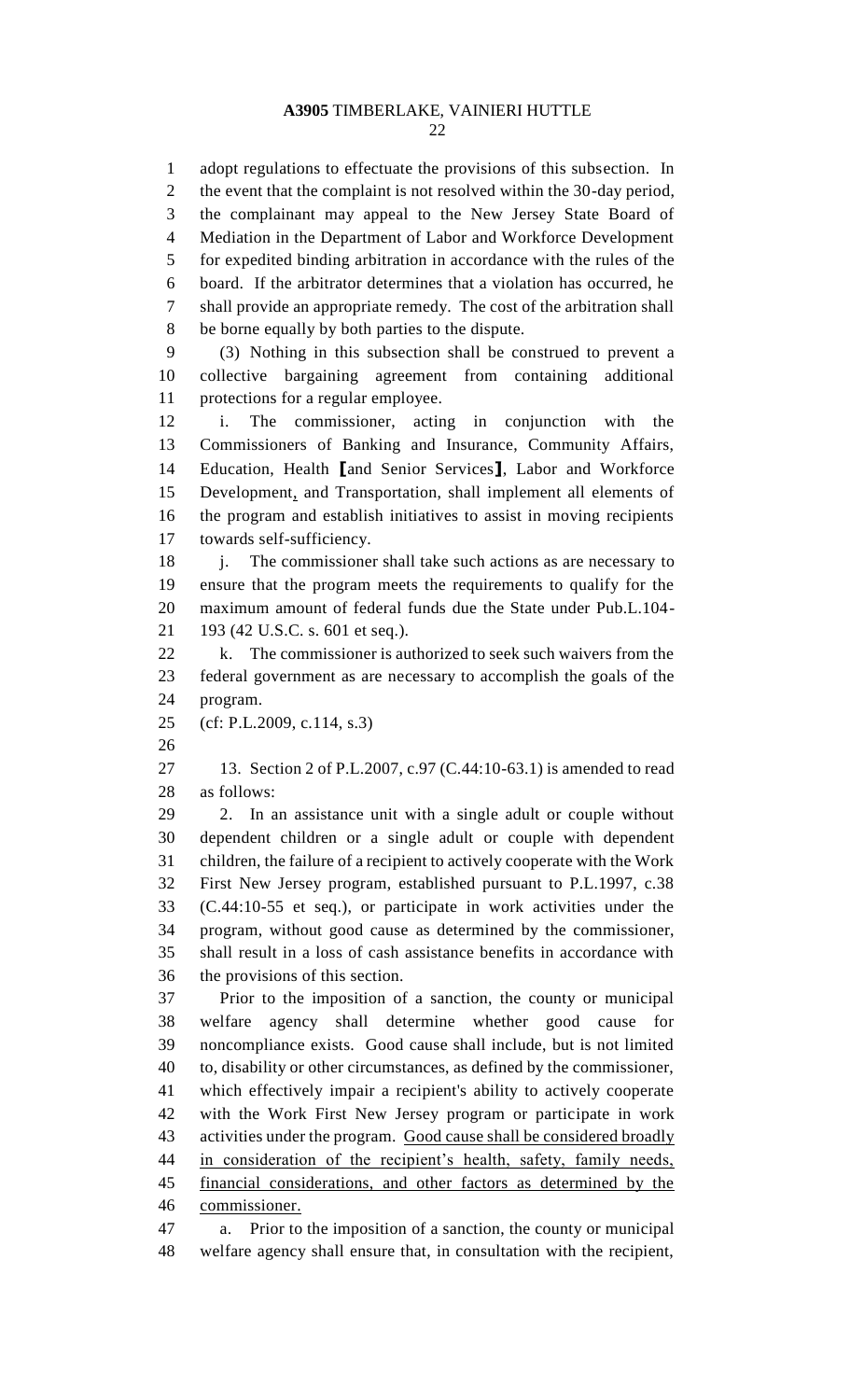an assessment has been given in accordance with subsection f. of section 8 of P.L.1997, c.38 (C.44:10-62), and a determination has been made that barriers do not exist which are likely to prevent the recipient from complying with the work requirements or other activities specified in the individual responsibility plan; provided that, this prerequisite to the imposition of a sanction shall not apply if the recipient, without good cause, has refused to cooperate with the conduct of the assessment.

 The county or municipal welfare agency shall determine if a sanctionable offense has occurred and whether good cause exists by:

 (1) reviewing the case record to determine whether a comprehensive assessment or other information in the file indicates that good cause for noncompliance exists, and

 (2) outreaching to the recipient, to attempt, in consultation with the recipient, to determine the reason for noncompliance and whether it constitutes good cause.

 If good cause requires that services be provided in order for the recipient to comply, then services shall be provided prior to any reassignment of work activities, as appropriate.

 The recipient shall be provided with reasonable accommodations in work activities for identified disabilities and, when necessary given the condition, deferred from participation.

 The recipient shall be advised of the right to contest the sanction if he disagrees with the agency determination to impose the sanction. b. In an assistance unit with one adult, if the adult fails to actively cooperate with the program or participate in work activities without good cause, the cash assistance benefit provided to the assistance unit shall be reduced by the pro-rata share of the noncompliant adult for one month.

 (1) If the adult fails to actively cooperate with the program or participate in work activities by the end of the first-month pro-rata sanction, without good cause, the assistance unit's cash assistance case shall be suspended for one month. If the participant complies by the end of the suspension month, the suspension shall be lifted.

 (2) If the adult fails to actively cooperate with the program or participate in work activities by the end of the suspension month, without good cause, the assistance unit's cash assistance case shall be closed for a minimum one-month period, and the assistance unit shall be required to reapply in order to receive further cash assistance benefits.

 c. In an assistance unit with two adults, if one adult fails to actively cooperate with the program or participate in work activities without good cause, the cash assistance benefit provided to the assistance unit shall be reduced by the pro-rata share of the noncompliant adult for one month. If the adult fails to comply by the end of the sanction month, the pro-rata reduction shall continue until the recipient demonstrates an intent to comply.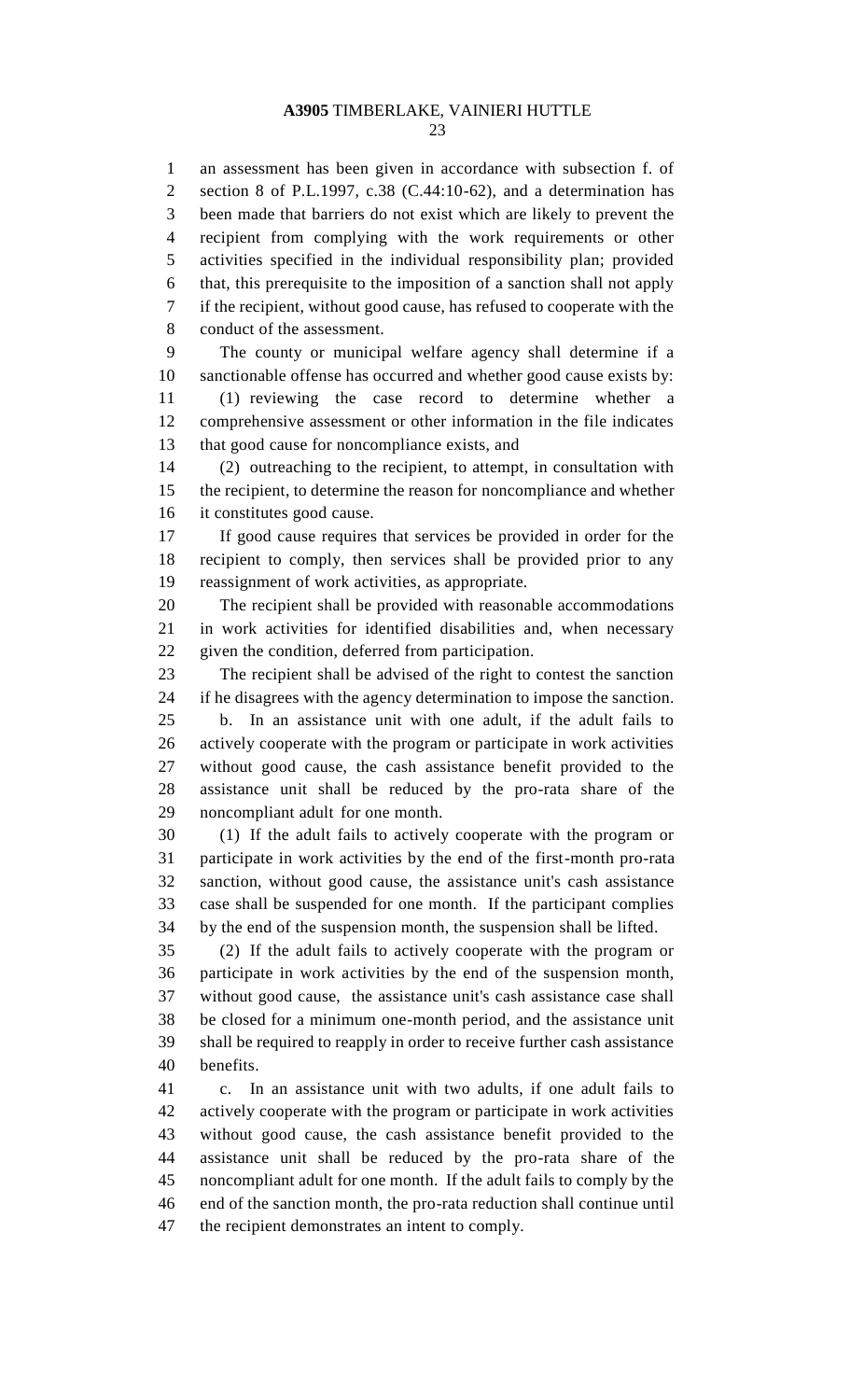If both adults fail to actively cooperate with the program or participate in work activities without good cause, the cash assistance benefit provided to the assistance unit shall be reduced by the pro- rata share of the noncompliant adults for one month. If both adults fail to actively cooperate with the program or participate in work activities by the end of the sanction month, without good cause, the assistance unit's cash assistance case shall be closed for a minimum one-month period, and the assistance unit shall be required to reapply in order to receive further cash assistance benefits.

 d. If a dependent child 16 years of age or older fails to comply with the requirement for school attendance or other work activity participation, without good cause, the dependent child shall be subject to a pro-rata reduction of cash assistance benefits for one month. If the dependent child fails to comply by the end of the sanction month, the pro-rata reduction shall continue until the dependent child demonstrates an intent to comply.

 e. If a cash assistance case is closed due to a sanction, and the recipient is receiving emergency assistance benefits, then the household shall continue to receive emergency assistance benefits for one month immediately following the case closure.

 If the recipient comes into compliance and reapplies for cash assistance benefits, the emergency assistance benefits shall be reinstated if the emergency still exists.

 f. If a recipient who is less than 18 years of age is living in a Work First New Jersey-funded appropriate living arrangement because the recipient is unable to live with a parent, guardian, or other adult relative, funding for the living arrangement shall continue 28 for one month immediately following the case closure.

 g. An adult recipient who voluntarily quits a job without good cause, as defined by regulation of the commissioner, shall render the entire assistance unit ineligible for cash assistance benefits for a period of two months from the date the county agency or municipal welfare agency, as appropriate, makes the determination that the recipient quit the job.

(cf: P.L.2007, c.97, s.2)

 14. Section 2 of P.L.1997, c.37 (C.44:10-72) is amended to read as follows:

 2. a. Effective no later than the 30th day after the date of enactment of **[**this act**]** P.L.1997, c.37 (C.44:10-71 et al.), a recipient's eligibility for benefits shall be limited to a total of 60 cumulative months, except as otherwise provided in **[**this act**]** 43 P.L.1997, c.37 (C.44:10-71 et al.), regardless of whether the recipient meets more than one assistance unit criteria during that 60-month period. Receipt of assistance from federal block grant funds for temporary assistance for needy families provided by another state or territory pursuant to the federal "Personal Responsibility and Work Opportunity Reconciliation Act of 1996," Pub.L.104-193, shall count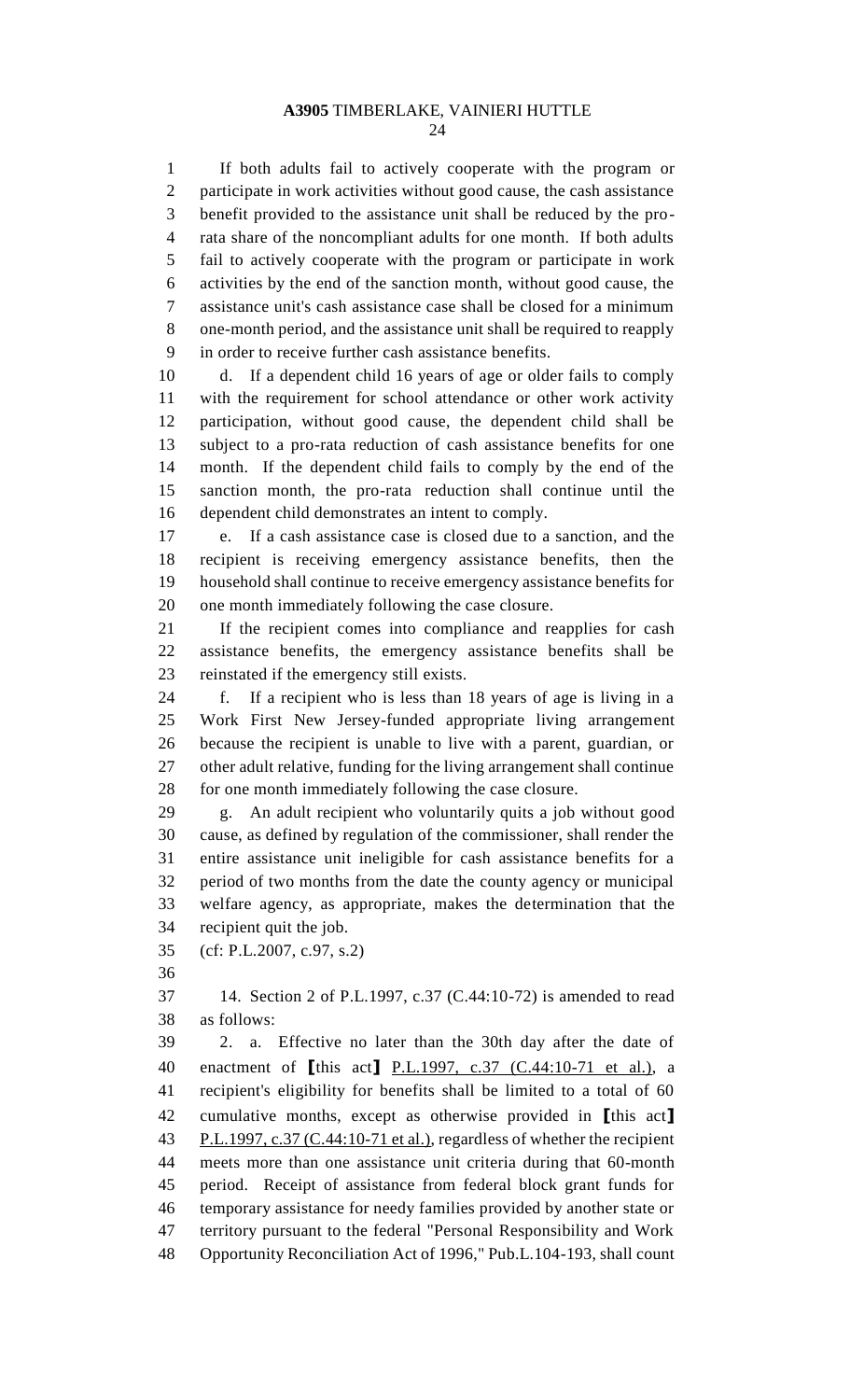towards the 60-month time limit. Receipt of benefits **[**as a dependent 2 child or minor parent **J** by an individual who is younger than 18 years of age shall not count towards the 60-month time limit **[**in the event that the dependent child or minor parent becomes a head of household in the child's or parent's own right for the purposes of receiving benefits**]** . In the event that one or more adult recipients in an assistance unit becomes ineligible for benefits on the grounds that the recipient has reached the 60-month cumulative limit on benefits, the adult recipient's ineligibility for benefits shall in no way affect the eligibility for benefits of any other member of the assistance unit, including, but not limited to, a dependent child. b. A recipient shall be exempted from the 60-month time limit established pursuant to subsection a. of this section if the recipient is: (1) over 60 years of age; (2) the parent or other relative of a disabled child or other disabled dependent who must provide full-time care for the disabled child or other disabled dependent; (3) permanently disabled, including, but not limited to, a person eligible for disability insurance benefits under Title II of the federal Social Security Act (42 U.S.C.s.401 et seq.), as defined by regulation of the commissioner; **[**or**]** (4) chronically unemployable as defined by regulation of the commissioner; or (5) the parent of a dependent child who is a member of the recipient's household, which parent has remained in compliance with the requirements of the program for, at a minimum, the six months of enrollment immediately preceding the date the recipient reaches the 60-month time limit. c. A recipient may receive an extension of no more than 12 cumulative months beyond the 60-month time limit established pursuant to subsection a. of this section, to be granted in increments that shall not exceed six months, if the commissioner determines that the recipient meets one of the following criteria: (1) the recipient or the recipient's dependent child would be subject to extreme hardship or incapacity, as defined by regulation of the commissioner, in the event of a termination of benefits; (2) the recipient is **[**engaged in full-time employment**]** employed but remains eligible for benefits due to earned income disregards provided for under section 4 of P.L.1997, c.13 (C.44:10-37); (3) the recipient has not received an opportunity to engage in work activities **[**as specified in the individual responsibility plan pursuant to subsection f. of section 8 of P.L.1997, c.38 (C.44:10-62)**]** that will enhance the recipient's ability to find employment that will lead to the assistance unit's removal from, and sustainable avoidance 46 of, poverty; or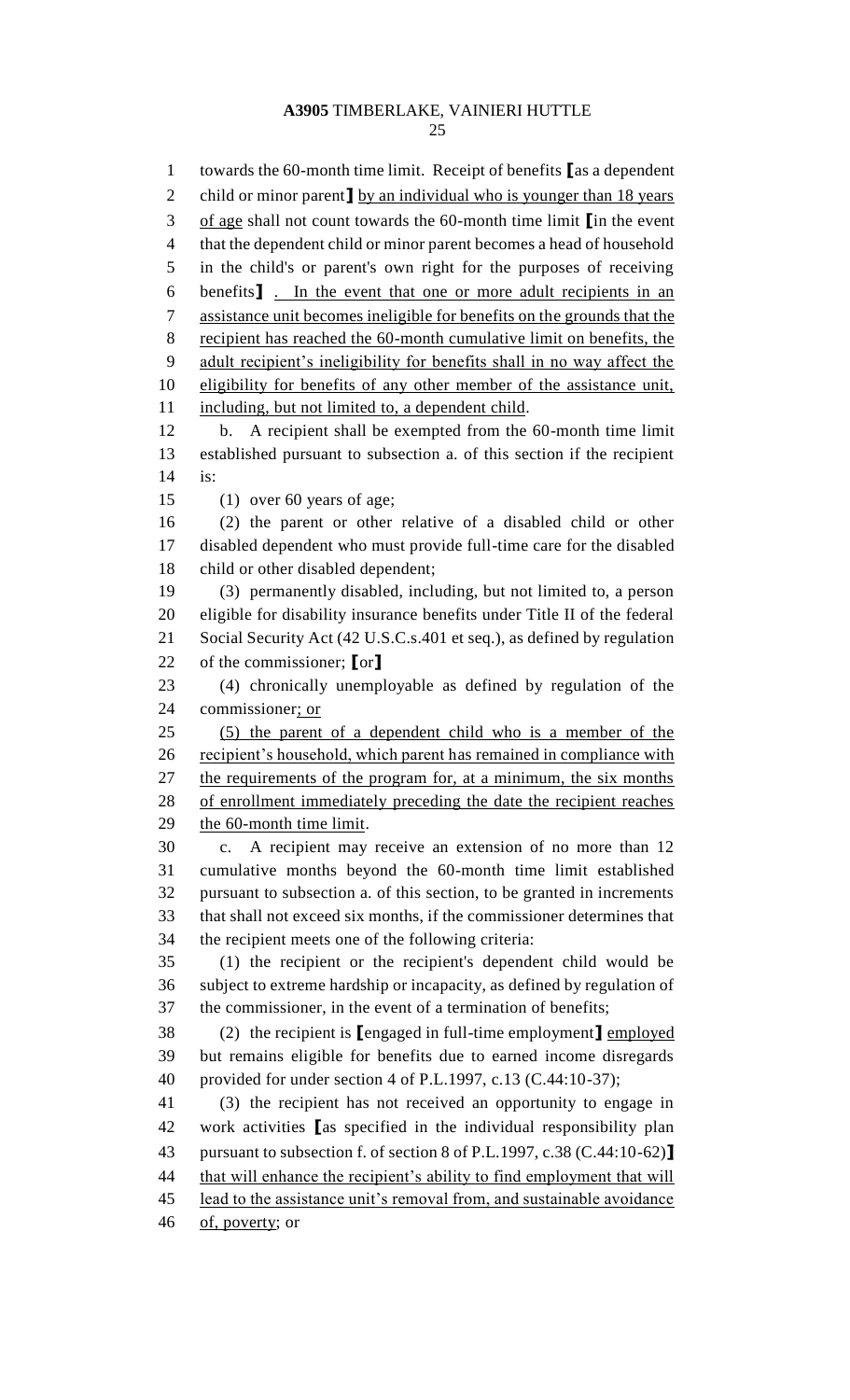(4) the recipient was **[**engaged in full-time employment**]** employed and was income-ineligible for benefits but was terminated from the employment through no fault of the recipient. d. The provisions of this section shall apply to a person who receives general public assistance pursuant to P.L.1947, c.156 (C.44:8-107 et seq.) after the effective date of **[**this act**]** P.L.1997, 7 c.37 (C.44:10-71 et al.) and is subsequently transferred directly into the Work First New Jersey program. (cf: P.L.1997, c.37, s.2) 11 15. (New section) Any organization that receives a State or local economic incentive shall partner with one or more local community organizations that provide support and services to Work First New Jersey program recipients to provide work activity opportunities and other appropriate services to program recipients, which activities and services may include, but shall not be limited to: work-study programs, internships, sector-based contextualized literacy training, skills-based training in growth industries in New Jersey, and job retention and advancement services. As used in this section: organization or entity. government, or a State or local government agency or authority. "Tax expenditure" means the amount of foregone tax collections 16. (New section) a. For the duration of the state of emergency b. To the extent that a recipient is unable to comply with work activity requirements during the public health emergency or state of

- 
- 

 "Business" means any non-governmental person, association, for- profit or non-profit corporation, joint venture, limited liability company, partnership, sole proprietorship, or other form of business

"Governmental entity" means the State, a local unit of

 "State or local economic incentive" means a financial incentive, awarded by a governmental entity to a business, or agreed to between a governmental entity and a business, for the purpose of stimulating economic development or redevelopment in New Jersey, including, but not limited to, a bond, grant, loan, loan guarantee, matching fund, tax credit, or other tax expenditure.

 due to any abatement, reduction, exemption, credit, or transfer certificate against any State or local tax.

 or public health emergency declared in response to the coronavirus disease 2019 (COVID-19) pandemic, whichever is longer, an applicant who appears to be eligible for benefits under the Work First New Jersey program based on the applicant's certification of income, resources, and family composition, and based on other information immediately available to the agency at the time of application, shall be deemed presumptively eligible for Work First New Jersey assistance and immediate need assistance.

emergency declared in response to COVID-19, any month during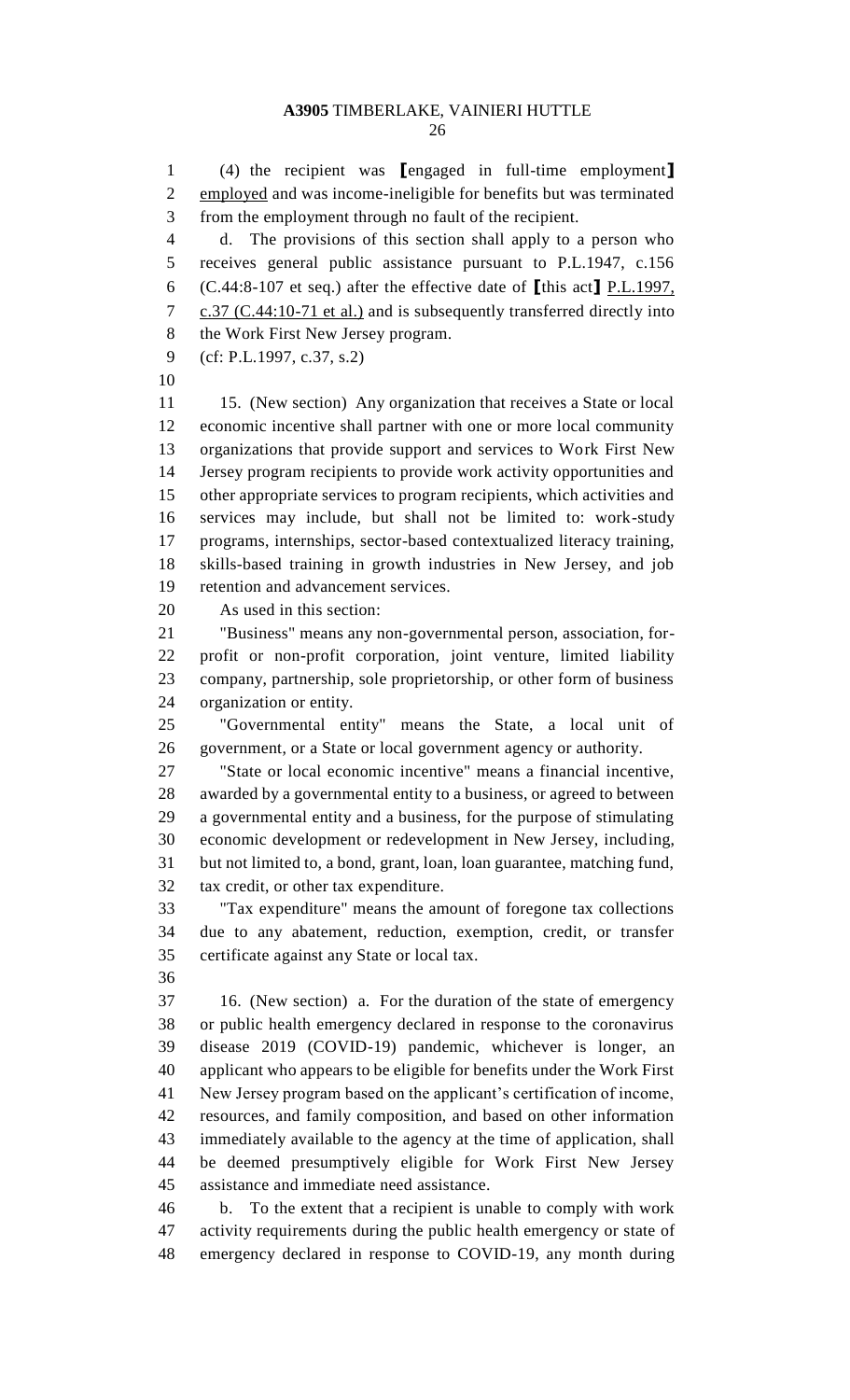which the recipient is unable to comply with work activity requirements shall not count towards the 60-month time limit on benefits provided under section 2 of P.L.1997, c.37 (C.44:10-72). 17. There is appropriated from the General Fund to the Division of Family Development in the Department of Human Services the sum of \$25 million for the purposes of effectuating the provisions of this act. 18. Section 3 of P.L.1997, c.14 (C.44:10-46) is repealed. 12 19. This act shall take effect immediately. STATEMENT This bill would revise the requirements for cash assistance benefits under the Work First New Jersey (WFNJ) program. Specifically, the bill provides that an individual who is otherwise eligible for general assistance benefits under WFNJ will not be deemed ineligible for public assistance solely on the grounds that the individual is enrolled in an institution of higher education. The bill will allow recipients engaging in alternative work experience to engage in unpaid work and training with either a for- profit or nonprofit employer; current law only allows placement with nonprofit and charitable employer. An assignment to a for-profit employer may not exceed six months, and will be conditioned on the assignment likely leading to full-time employment with the employer. The bill limits the amount of time a recipient may be assigned to alternative work experience with any employer to no more than six months in a 12-month period. The bill similarly limits the amount of time a recipient may be assigned to community work experience to no more than six months in a 12-month period. The bill adds language clarifying that when determining whether good cause exists to excuse noncompliance with program requirements, good cause is to be considered broadly in consideration of the recipient's health, safety, family needs, financial considerations, and other factors as determined by the commissioner. The bill will expand the earned income disregard for the purposes of the program. Current law provides that, for recipients employed 20 or more hours a week, and certain recipients with a disability who are unable to work more than 20 hours per week, 100 percent of earned income is disregarded for the first month in which it would be counted as earned income; the disregard drops to 75 percent for the next six consecutive months after that, and to 50 percent for each consecutive month of employment after that. In the case of recipients working less than 20 hours per month, the disregard is 100 percent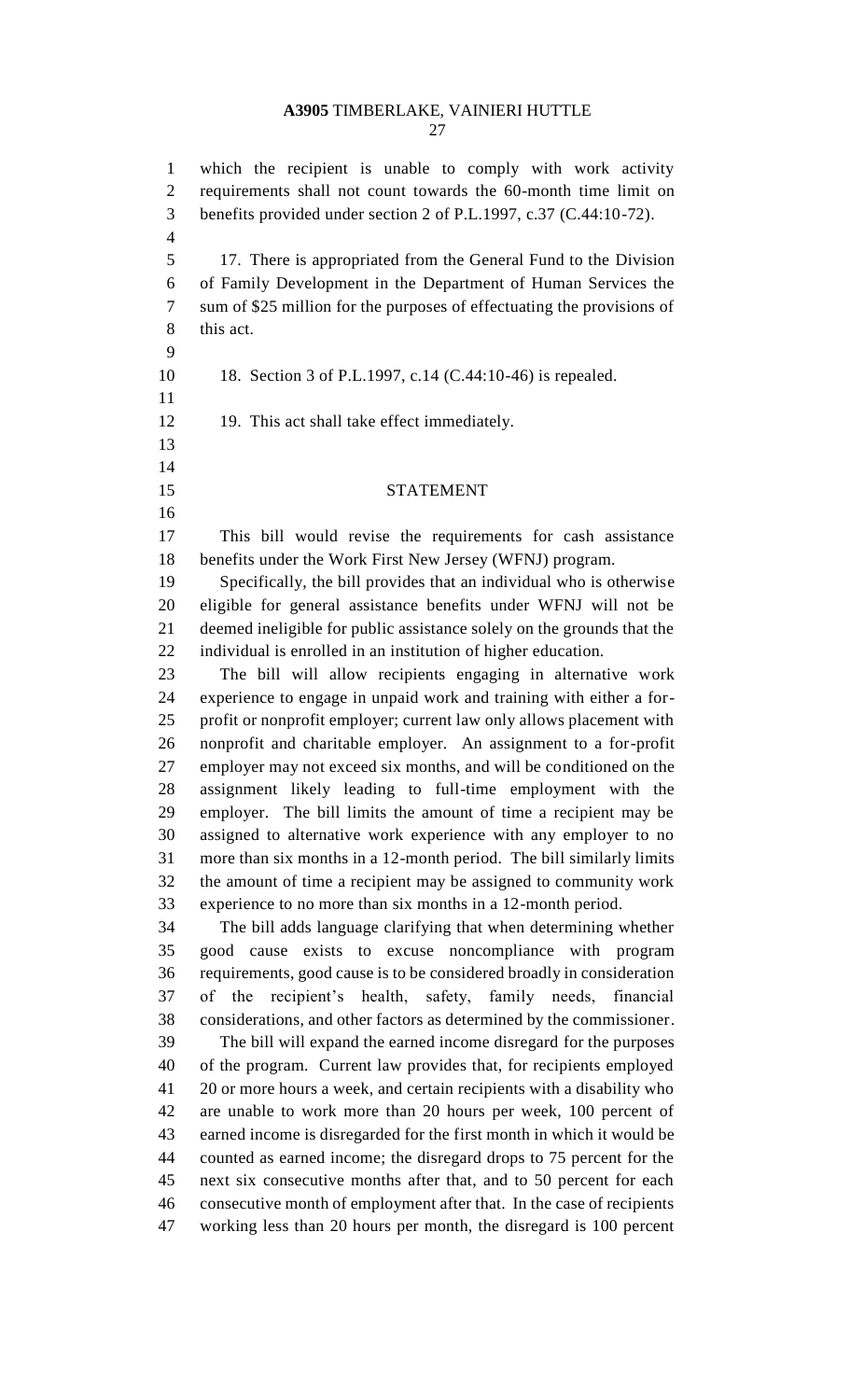for the first full month of employment and 50 percent for each continuous month of employment after that.

 The bill revises the earned income disregard to allow a 100 percent disregard for the first two full months of employment in which the earned income would be counted. The disregard would then drop to 75 percent for six cumulative months of employment, and to 50 percent for each month of employment thereafter.

 The bill revises the eligibility criteria for aliens, which currently makes various distinctions on who is eligible based on their date of entry into the United States, their country of origin, their length of time in the United States, whether they are veterans, whether they are victims of domestic violence, and whether they have satisfied certain work requirements, among other factors, to revise the term to refer to "eligible immigrants" and provide that the term applies to all immigrants who otherwise meet program requirements and are lawfully present in the United States. The term will include individuals who are "qualified aliens" or "lawfully present" for the purposes of federal law, individual granted relief from federal immigration laws under the federal Deferred Action for Childhood Arrivals program, and any other non-citizen or non-national of the United States who is otherwise authorized to live in the United States.

 The bill revises the requirements to provide additional supportive services to program recipients. Current law provides that assistance may be provided as a last resort when no other source of support is available. The bill would revise this standard to allow for the provision of additional services in appropriate circumstances, as determined by the commissioner.

 Currently, additional assistance is limited to child care services, transportation assistance, an allowance for work-related expenses, and extended Medicaid eligibility. The bill provides that recipients receiving parenting support services are to be provided with educational materials, referrals, and other support to identify, access, and enroll in quality child care services for their dependent children.

 The bill requires that, when a recipient has reached 24 months of benefits, welfare agencies are to offer additional case management and supportive services to the recipient, based on an assessment of the barriers to the recipient securing employment.

 The bill establishes a new joint reporting requirement for the Commissioner of Human Services and the Commissioner of Labor and Workforce Development concerning various aspects of the program. The Commissioner of Human Services will be required to make changes to the program based on the data gathered in order to improve the performance of the program.

 The bill requires, commencing July 1, 2020 through July 1, 2022, the temporary assistance for needy families (TANF) benefit amount to be increased by any increase in the consumer price index plus an amount equal to 33.3 percent of the difference between the benefit amount in effect as of the effective date of the bill and 50 percent of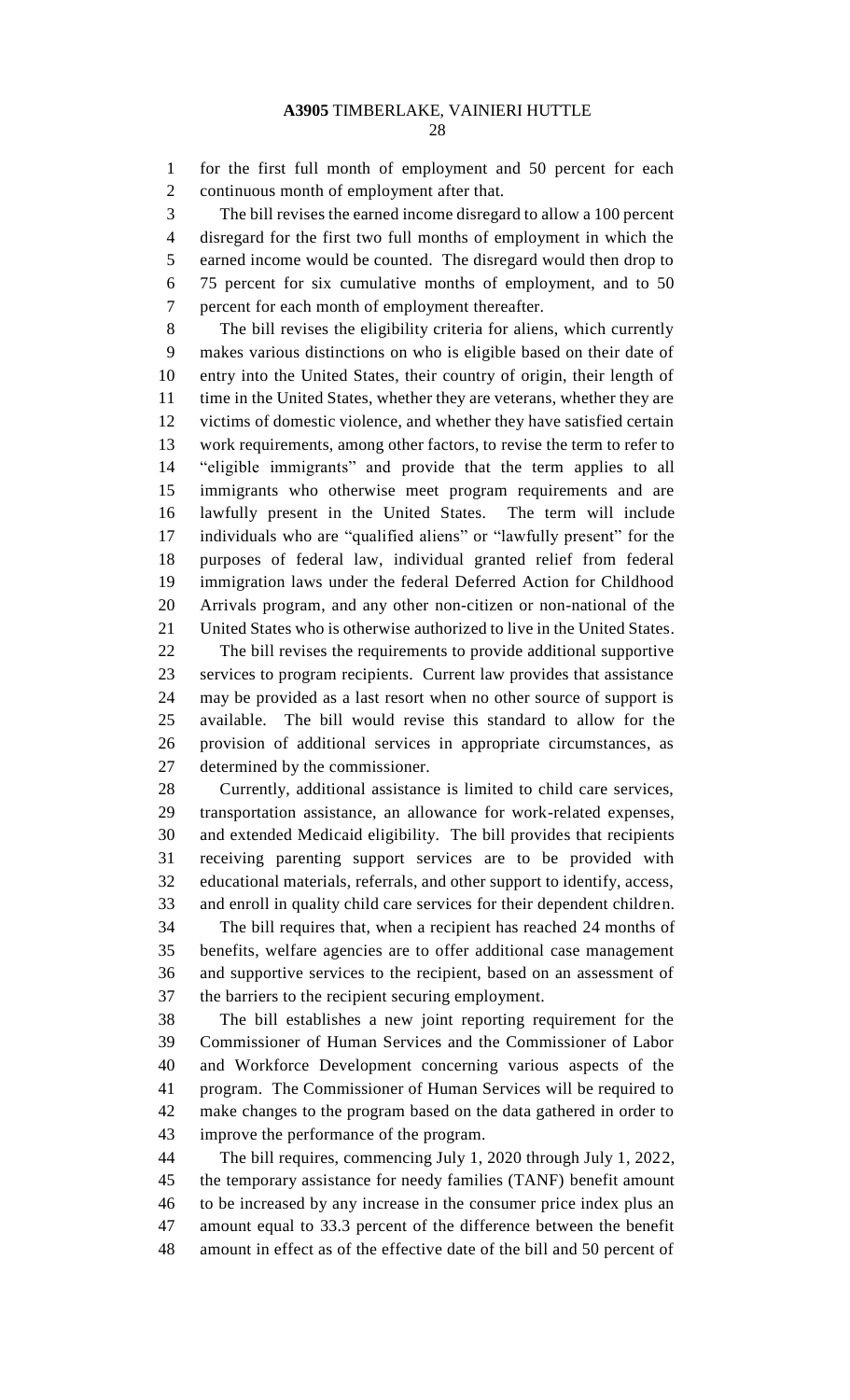the federal poverty level in effect as of the effective date of the bill. During this period, general assistance benefits will be annually increased by a percentage amount equal to the percentage increase in TANF benefits for that year. Commencing July 1, 2023, the TANF benefit amount is to be annually increased by any amount necessary to make the benefit amount equivalent to at least 50 percent of the federal poverty level in effect on that July 1, and the general assistance benefit is to be increased by any increase in the consumer price index.

 In addition, commencing July 1, 2023, the commissioner is to conduct an annual assessment of the real cost of living and actual deprivation as reflected in the current standard of need established pursuant to section 9 of P.L.1997, c.13 (C.44:10-42); the commissioner will be required to transmit this assessment to the Legislature for consideration when deciding on appropriations to fund cash assistance benefits. In no case may benefit amounts be reduced.

 The bill provides that the full amount of child support provided to the assistance unit for which federal reimbursement is waived is to pass through to the unit. Child support that passes through to the unit will not count as income.

 The bill revises language setting forth the general purposes and goals of the WFNJ program to provide that the purpose of the program is to provide recipients with the opportunities, training, and work skills needed to help elevate them out of poverty. The bill removes certain language concerning how the program interacts with young parents and how the system can be disruptive to the family structure, as well as language stating that the program is consistent with federal law by including a time limit on benefits, work requirements, enhanced measures to determine paternity, enhanced child support collection, sanctions for noncompliance with program requirements, incentives for teenage parents to complete school, and restrictions on eligibility for aliens. The bill additionally removes language providing that WFNJ benefits will only be available when other forms of support and maintenance are unavailable.

 The bill expands the work requirements under the program to promote the use of educational, training, work-study, internship, and other opportunities that will lead to the recipient's removal from, and sustainable avoidance of, poverty. Recipients will be permitted to forgo work opportunities for good cause or for other opportunities that will better enable the recipient to emerge from, and sustainable avoid, poverty. The bill requires that good cause be considered broadly in consideration of the recipient's health, safety, family needs, financial considerations, and other factors determined by the commissioner. The bill removes a requirement that recipients continuously and actively seek employment.

 The bill reduces the hourly requirement for work activity from 40 hours per week to 30 hours per week, and provides that the maximum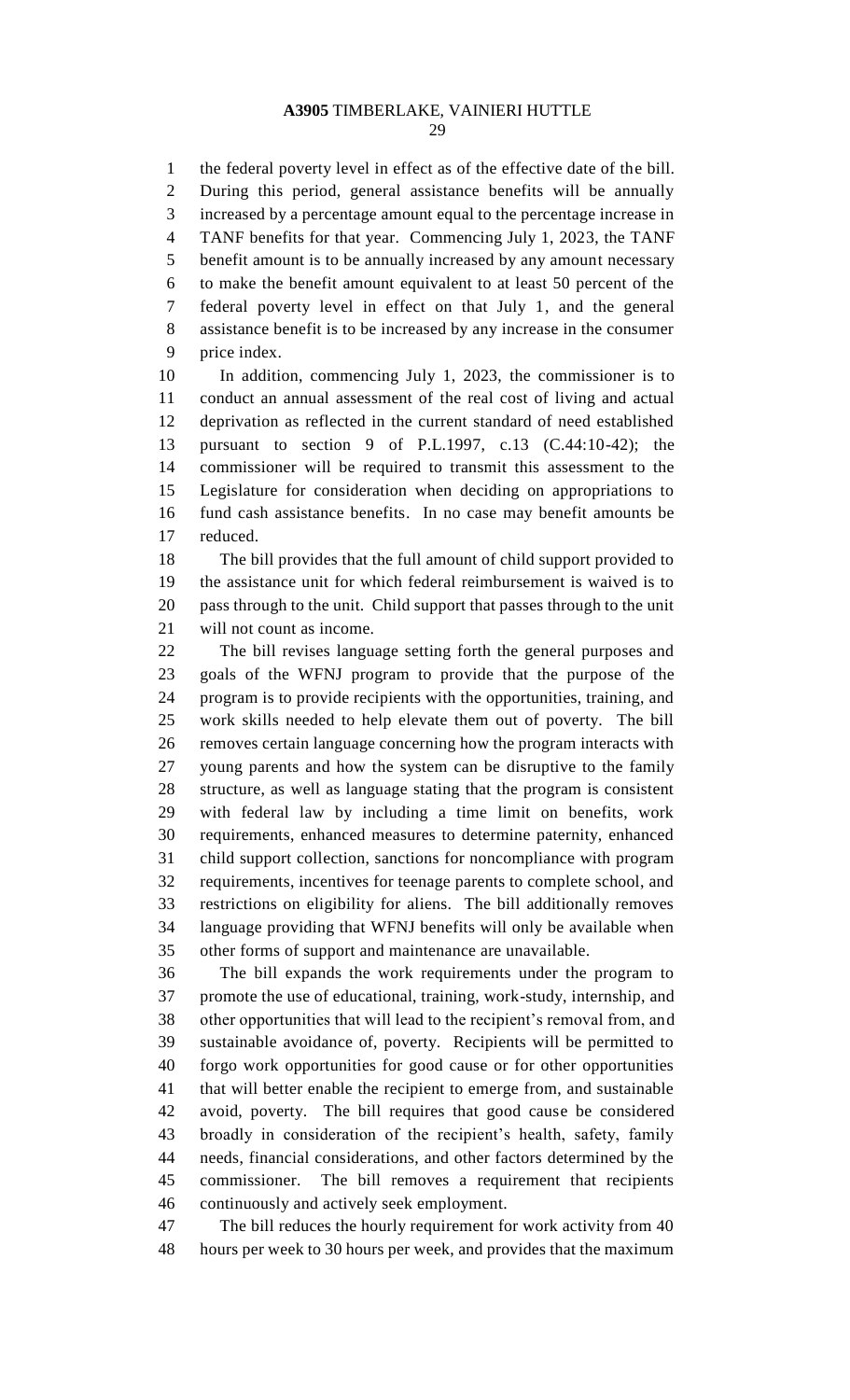aggregate requirement is 20 hours per week for assistance units with a child under six years of age. Current law provides for a deferral from the work activity requirement for parents and relatives caring for a child under 12 weeks of age; the bill extends this deferral to apply to parents and relatives caring for a child under one year of age. Ordinarily, recipients are allowed a lifetime total of 60 months of benefits; however, current law provides for an extension in certain cases, including up to 12 additional months of benefits in cases where: a recipient would be subject to extreme hardship in the absence of WFNJ assistance; the recipient is engaged in full-time employment but remains eligible for benefits based on income disregards; the recipient has not had an opportunity to engage in work activities; or the recipient was engaged in full-time employment and was income-ineligible, but the recipient was terminated from employment through no fault of the recipient. The bill revises the exceptions involving employment to provide that they will apply to any form of employment, not just full-time employment. The bill further provides that an exception will be provided for any parent of a minor child who was in compliance with program requirements for the six months of enrollment immediately preceding the date the recipient reached the 60-month limit.

 The bill provides that WFNJ benefits received while the individual is under 18 years of age will not count against the 60-month lifetime limit on benefits. The bill further provides that, in the event any adult in an assistance unit loses eligibility on the grounds that the individual reached the 60-month cap, that loss of eligibility will not affect the eligibility of any other recipient in the assistance unit, including, but not limited to, a minor child who is receiving assistance.

 The bill provides that organizations that receive State or local economic incentives will be required to partner with local community organizations to provide work activity opportunities and other appropriate services to WFNJ recipients, including training, work- study opportunities, internships, and job retention and advancement services.

 The bill removes outdated language in the definition of "dependent child" that required a child in school or vocational training to reasonably be expected to complete the school or training.

 The bill provides that, for the duration of the state of emergency or public health emergency declared in response to the coronavirus disease 2019 (COVID-19) pandemic, whichever is longer, an applicant who appears to be eligible for benefits under WFNJ based on the applicant's certification of income, resources, and family composition, and based on other information immediately available to the agency at the time of application, will be deemed presumptively eligible for WFNJ assistance and immediate need assistance. Additionally, any months in which a recipient is unable to comply with work activity requirements because of the COVID-